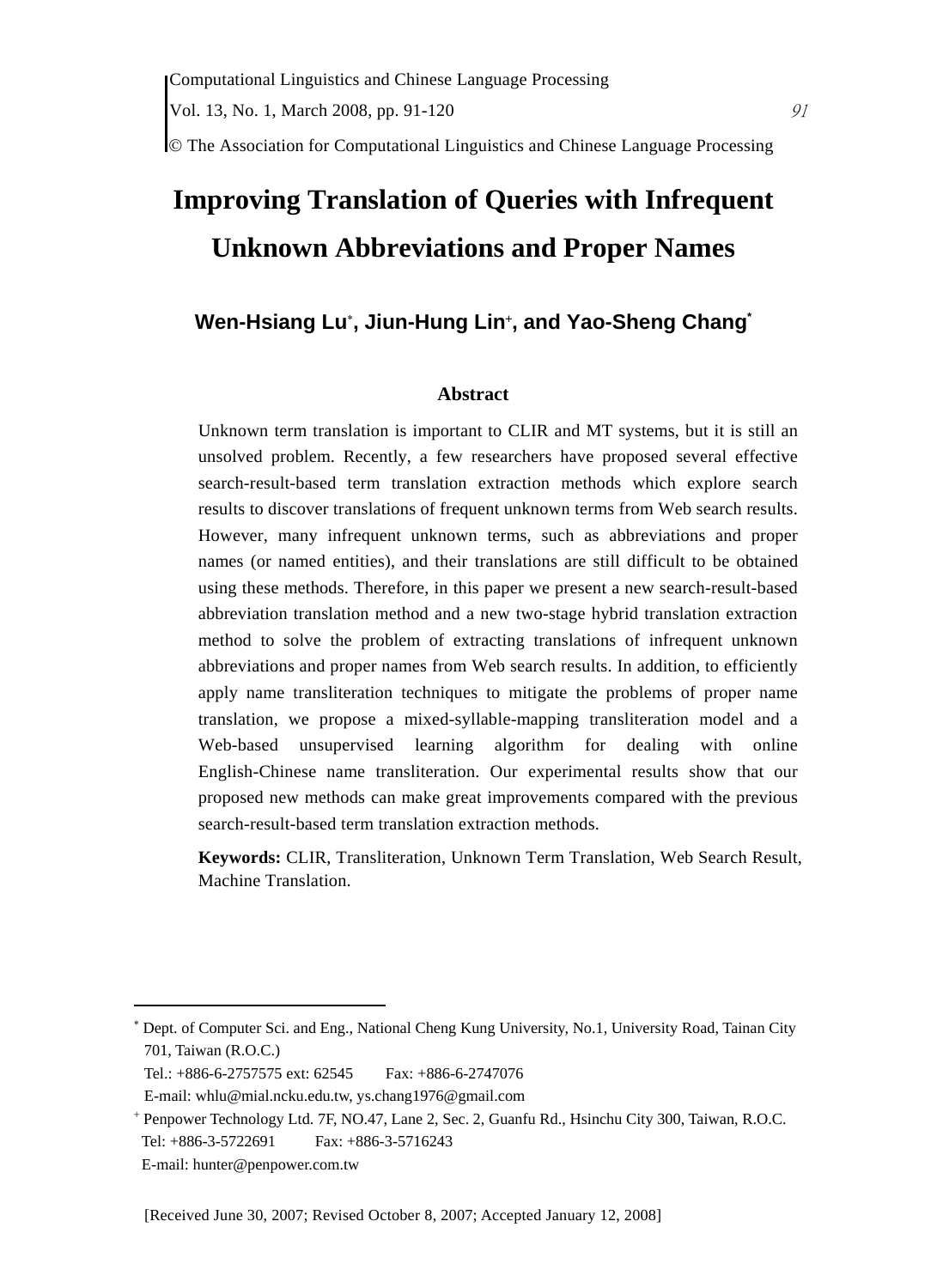## **1. Introduction**

Many existing cross-language information retrieval (CLIR) systems [Ballesteros and Croft 1997; Hull and Grefenstette 1996] encounter great difficulties in dealing with unknown term translation since these systems rely mostly on general-purpose bilingual dictionaries, which usually lack translations of abbreviations and proper names. Moreover, according to the report in a previous work [Cheng *et al*. 2004], even for frequent Web queries, about 64% of them are not covered in an English-Chinese lexicon with about 120K entries (provided by Linguistic Data Consortium). However, several automatic translation extraction methods based on parallel [Brown *et al*. 1993; Melamed 2000; Nie *et al*. 1999; Smadja *et al*. 1996] or comparable corpora [Rapp 1999; Fung and Yee 1998] eventually suffer from the problems of insufficient parallel texts and the shortage of translation accuracy of comparable corpora in various subject domains.

The Web has been expanded with an enormous amount of multilingual hypertext resources in diverse subjects. Recently, a number of studies in natural language processing (NLP) have concentrated on the use of Web resources to complement insufficient text corpora [Cao and Li 2002; Kilgarriff and Grefenstette 2003]. To automatically collect huge amounts of parallel corpora from the Web in various domains, some researchers have developed feasible techniques of utilizing similar file names, text length, and link structures to extract parallel text pages from bilingual Web sites [Nie *et al*. 1999; Resnik 1999; Yang and Li 2003]. On the other hand, Lu *et al.* [2002] made the first attempt of mining unknown term translations from Web anchor texts. Both Cheng *et al*. [2004] and Zhang and Vines [2004] have explored language-mixed search-result pages for extracting translations of frequent unknown queries. Although these approaches have successfully enhanced the performance of frequent unknown query translation, they still suffer from the problems of data sparseness and indirect association errors in finding translations of infrequent unknown query terms, particularly for abbreviations and proper names [Melamed 2000].

In this paper, we focus on dealing with two kinds of translation of unknown query terms, including proper names and abbreviations. According to the report in Davis and Ogden [1998], about 50% of unknown terms in queries are proper names. Most methods handling translations of proper names are based on name transliteration techniques [Knight and Graehl 1998; Lin and Chen 2002; Lin *et al*. 2003; Li *et al*. 2004]. One major drawback of these methods is that they do not consider semantic information. Lam *et al*. [2004] proposed a named entity matching model, which considers both semantic and phonetic information, and applied it in mining unknown named entity translations from online daily Web news. Huang *et al*. [2005] also presented a method to extract key phrase translations from the language-mixed search-result pages with phonetic, semantic and frequency-distance features. As for abbreviation translation, less attention has been put on this research topic in the past few years.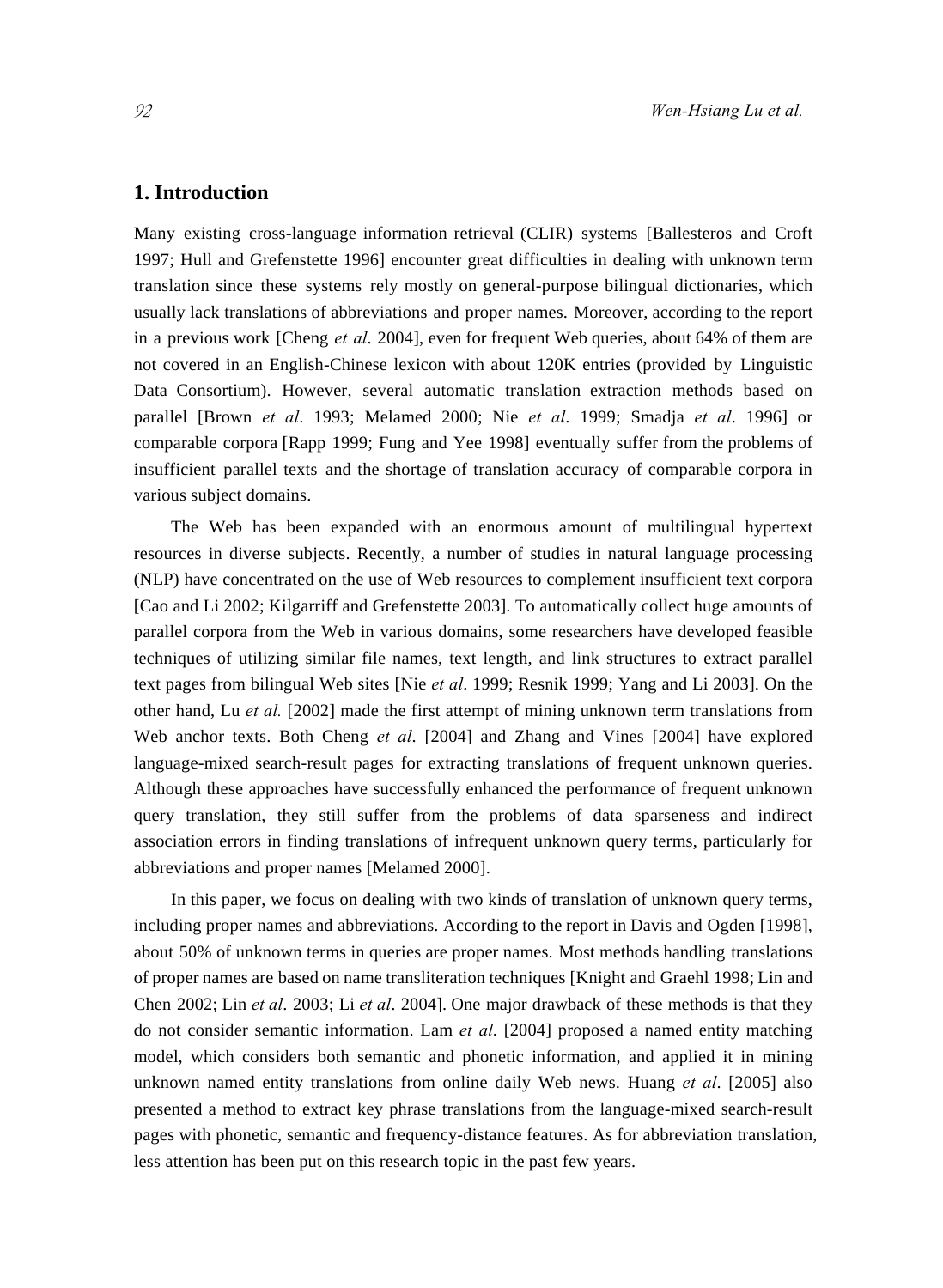Different from the above works, our major goal is to solve the problems of query translation to help users access English/Chinese information in cross-lingual Web searches. In this paper, therefore, we concentrate our attention on the challenge of dealing with the translations of infrequent unknown abbreviations and transliterated names in Web search queries, *i.e*., these unknown queries that appear infrequently in Web query logs. We present two new methods to effectively extract translations of these two kinds of infrequent unknown queries. First, we propose a search-result-based abbreviation translation method for handling bidirectional translation of abbreviations in Chinese/English. Second, a new two-stage hybrid translation extraction method, which combines Cheng *et al*.'s [2004] search-result-based term translation extraction method and a new Web-based transliteration method, is proposed to extract Chinese/English translations for infrequent unknown English/Chinese proper names. In addition, to train an effective transliteration model, we also present a Web-based unsupervised learning algorithm to automatically collect large amounts of diverse English-Chinese transliteration pairs from the Web. For application, we provide a real prototype website<sup>1</sup> for users to translate unknown terms in practice. Our experimental results show that the proposed new methods can make great improvements in extracting infrequent unknown term translation.

The remainder of this paper is organized as follows: Section 2 describes the problems of unknown term translation and our search-result-based term translation extraction approach. Section 3 evaluates the proposed approach. Section 4 provides a simple description and comparison with the related work. Section 5 gives our conclusions.

## **2. Search-Result-Based Unknown Term Translation**

## **2.1 Problems**

 $\overline{a}$ 

Cheng *et al*.'s search-result-based term translation extraction method (refer to Section 2.3) is effective in extracting translations for frequent unknown query terms. However, for a lot of infrequent abbreviations and proper names, their translations are still difficult to extract. For example, while submitting an English abbreviation "AMIA" to LiveTrans<sup>2</sup>, an incorrect Chinese translation "系列" (series) is obtained. The reason might be that some abbreviations are semantically ambiguous and co-occur relatively infrequently with the correct Chinese translations of their full names (or original forms). However, we observe that for an English abbreviation, its full name may co-occur more frequently with its corresponding Chinese translation. Thus, to effectively extract correct translation for an infrequent abbreviation, our idea is to first identify its full name in search results, and then extract correct translation of its

<sup>1</sup> http://ws.csie.ncku.edu.tw/~jhlin/cgi-bin/index.htm

 $2$  http://livetrans.iis.sinica.edu.tw/: This website is developed based on the search-result-based term translation extraction method by Web Knowledge Discovery lab of Academia Sinica, Taiwan.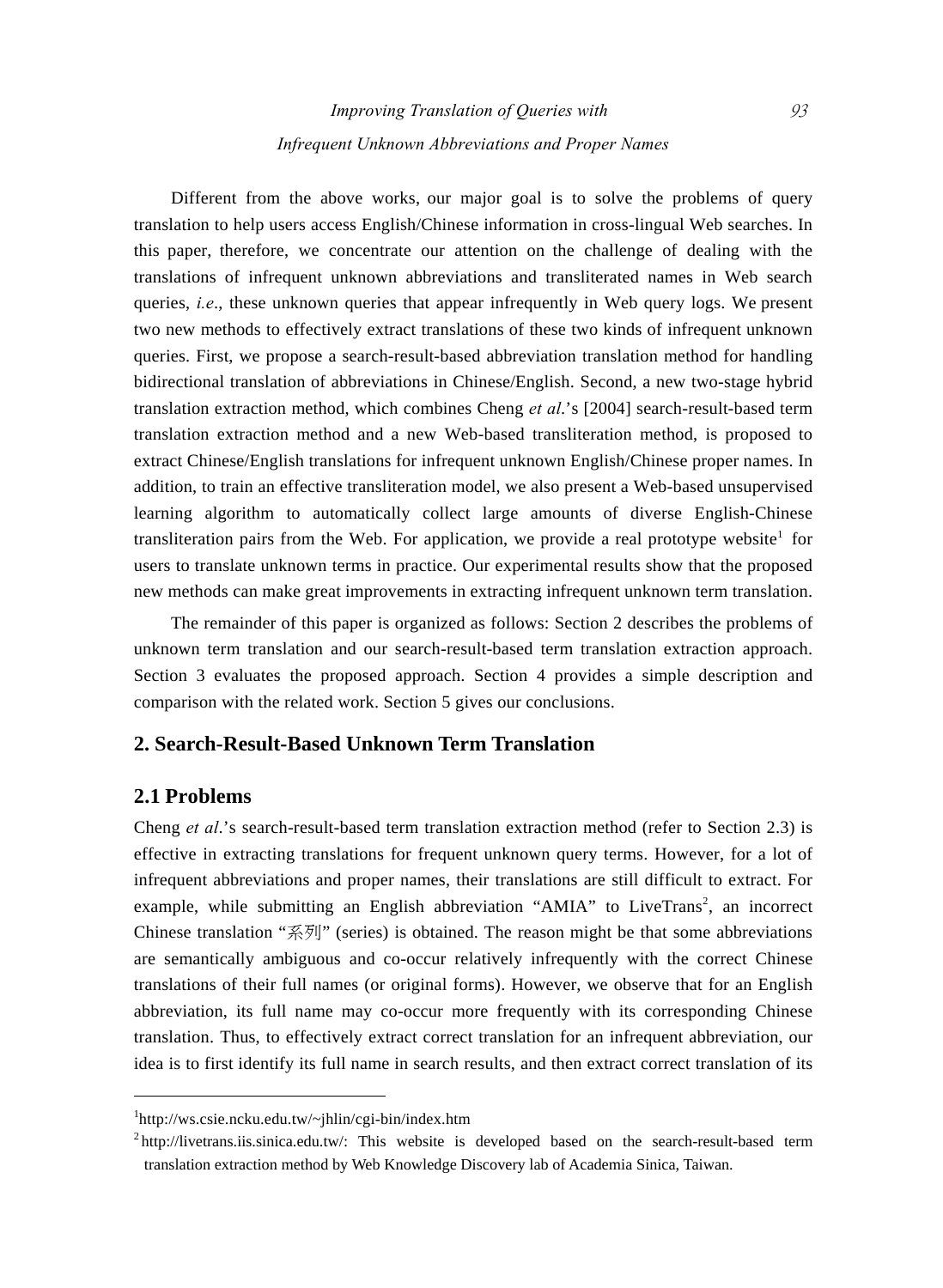full name, using the search-result-based term translation extraction method mentioned above. Generally, it should be more feasible to extract the correct translation of an abbreviation via its full name. For example, if we can extract the full name of the abbreviation "AMIA", "American Medical Informatics Association", then we can get its correct Chinese translation "美國醫學資訊協會" via LiveTrans.

On the other hand, an English proper name might have multiple Chinese transliterated names which often vary with different translators due to phonetic variation and the lack of standard transliteration rules [Gao *et al*. 2004]. In other words, there may be several Chinese transliterated names corresponding to an English name. For example, the name "Disney" has various Chinese transliterated names, including "迪士尼", "迪斯尼", "迪斯奈", "狄斯奈", and "狄士尼"; the name "Hussein" also has several different Chinese transliterated names, including "海珊", "哈珊", and "侯塞因". Obviously, it will be helpful for query translation in cross-lingual Web search if we can collect all possible transliterated names from the Web for each unknown proper name. However, it is a real challenge to find all the various transliterated names. Thus, we consider integrating name transliteration techniques into the process of translation extraction for infrequent unknown proper names. Our idea is that we first extract high-frequency terms from the search-result pages as transliteration candidates, and then filter out impossible candidates by using a name transliteration model. In fact, it is still challenging to build an effective transliteration model while lacking sufficient transliteration pairs for training. Therefore, we propose a Web-based unsupervised learning algorithm to automatically collect large amounts of English-Chinese transliteration pairs from Web search results.

#### **2.2 Overview of the Proposed Approach**

Figure 1 demonstrates the process of our search-result-based query translation method. First, an unknown term is determined by a general-purpose dictionary. Then, an unknown term is recognized as an abbreviated term using our search-result-based abbreviation translation extraction methods. If the unknown term does not belong to an abbreviated term, we have to examine whether the unknown term is a transliteration based on our two-stage hybrid translation extraction method. To deal with unknown term translation, we employ the search-result-based term translation extraction method (described in Section 2.3) to handle translation of frequent (popular) unknown query terms, and propose two new infrequent unknown translation methods, namely the search-result-based abbreviation translation extraction method (Section 2.4) and two-stage hybrid translation extraction method (Section 2.5), to solve the problems of translation of abbreviated terms (*i.e*., abbreviations) and transliterated terms (*i.e*., proper names). To recognize the abbreviated terms in queries, we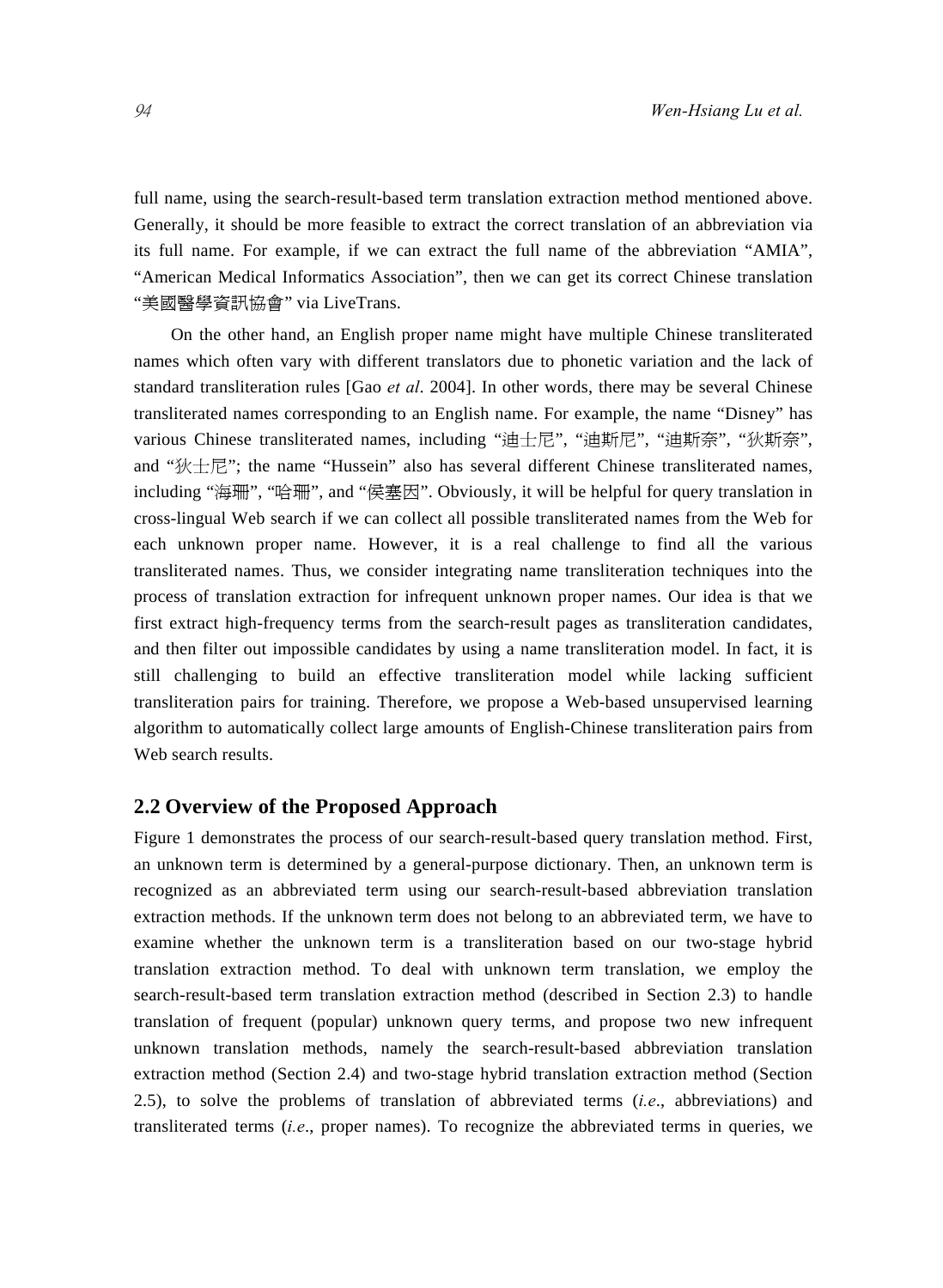collected an abbreviation list containing about  $4K$  entries from the Wikipedia<sup>3</sup> website and then generated some pre-defined abbreviation patterns like those used in Park and Byrd (2001). Besides these, we used a Web-based transliteration model to recognize a transliterated term (Section 2.5).



*Figure 1. The process of our search-result-based query translation method* 

## **2.3 Search-Result-Based Term Translation Extraction Method**

In this section, we will describe Cheng *et al*.'s [2004] search-result-based term translation extraction method, which explores search-result pages utilizing co-occurrence relation and contextual information for extraction of translations of unknown query terms.

#### **(1) Chi-square Test Method**

 $\overline{a}$ 

On the basis of co-occurrence analysis, chi-square test  $(\chi^2)$  is adopted to estimate semantic similarity between the source term *E* and the target translation candidate *C*. The similarity measure is defined as:

<sup>3</sup> http://en.wikipedia.org/wiki/List\_of\_acronyms\_and\_initialisms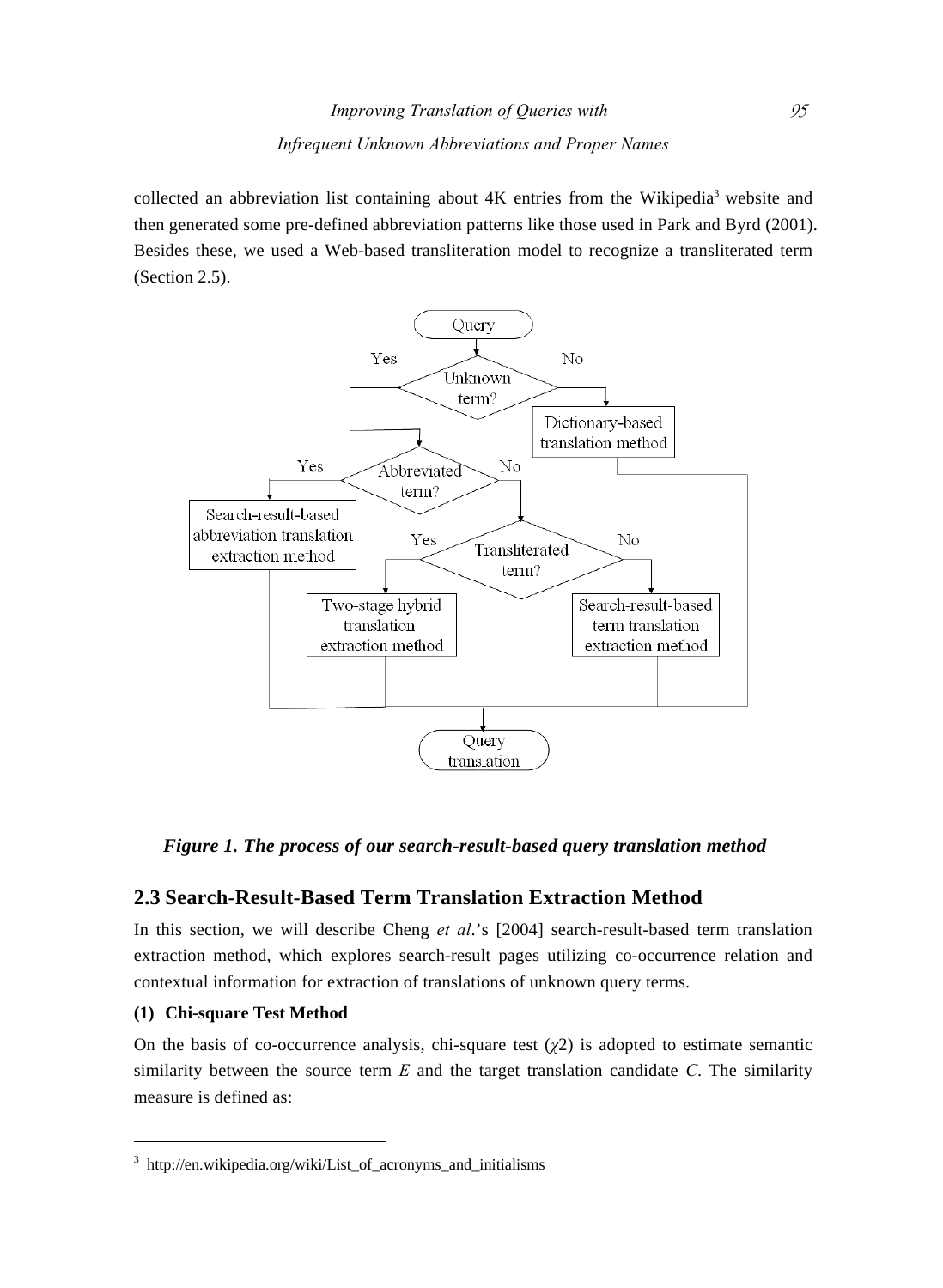$$
S_{\chi^2}(E, C) = \frac{N \times (a \times d - b \times c)^2}{(a+b) \times (a+c) \times (b+d) \times (c+d)},
$$
\n(1)

where *a*, *b*, *c* and *d* are the numbers of pages retrieved from search engines by submitting Boolean queries: "*E* and *C*", "*E* and not *C*", "not *E* and *C*", and "not *E* and not *C*", respectively; *N* is the total number of pages, i.e.,  $N = a + b + c + d$ .

#### **(2) Context-Vector Analysis Method**

Due to the property of Chinese-English mixed texts often appearing in Chinese pages, the source term *E* and the target translation candidate *C* may share common contextual terms in the search-result pages. The similarity between *E* and *C* is computed based on their context feature vectors  $E_{cv}$  and  $C_{cv}$  in the vector-space model. The conventional tf-idf weighting scheme for each feature term  $t_i$  in  $E_{cv}$  and  $C_{cv}$ ,  $E_{cv} = \langle w_{e1}, w_{e2}, \dots, w_{em} \rangle$ , and  $C_{cv} = \langle w_{c1}, w_{c2}, \dots, w_{ca} \rangle$ *w<sub>cm</sub>>*, is used and defined as:

$$
w_{t_i} = \frac{f(t_i, p)}{\max_j f(t_j, p)} \times \log(\frac{N}{n}),\tag{2}
$$

where  $f(t_i, p)$  is the frequency of term  $t_i$  in the search-result page p, N is the total number of Web pages, and *n* is the number of the pages containing  $t_i$ . Finally, we use the cosine measure to estimate the similarity between *E* and *C* as follows:

$$
S_{CV}(E, C) = \frac{\sum_{i=1}^{m} w_{e_i} \times w_{c_i}}{\sqrt{\sum_{i=1}^{m} (w_{e_i})^2 \times \sum_{i=1}^{m} (w_{c_i})^2}}.
$$
\n(3)

## **2.4 Search-Result-Based Abbreviation Translation Extraction Method**

To effectively extract correct translations for infrequent abbreviated terms, we propose an integrated method in which an abbreviated term is transformed to its full name first, and then we extract the correct translation of the full name using the search-result-based term translation extraction method described above (Section 2.3). In the following, we describe two new proposed methods exploiting search results to extract full names for English and Chinese abbreviations, respectively.

#### **2.4.1 Extracting Full Names for English Abbreviations**

To deal with the full names for a given English abbreviation, we designed an efficient process of identifying full names, which consists of three major steps based on the hybrid text mining approach proposed by Park and Byrd [2001]. First, we use the contextual terms around an abbreviated term in the search results to extract possible full name candidates. Second, we use occurrence frequency and Part-of-Speech (POS) information of full name candidates to filter out some impossible candidates. Finally, we propose a simple adaptive co-occurrence model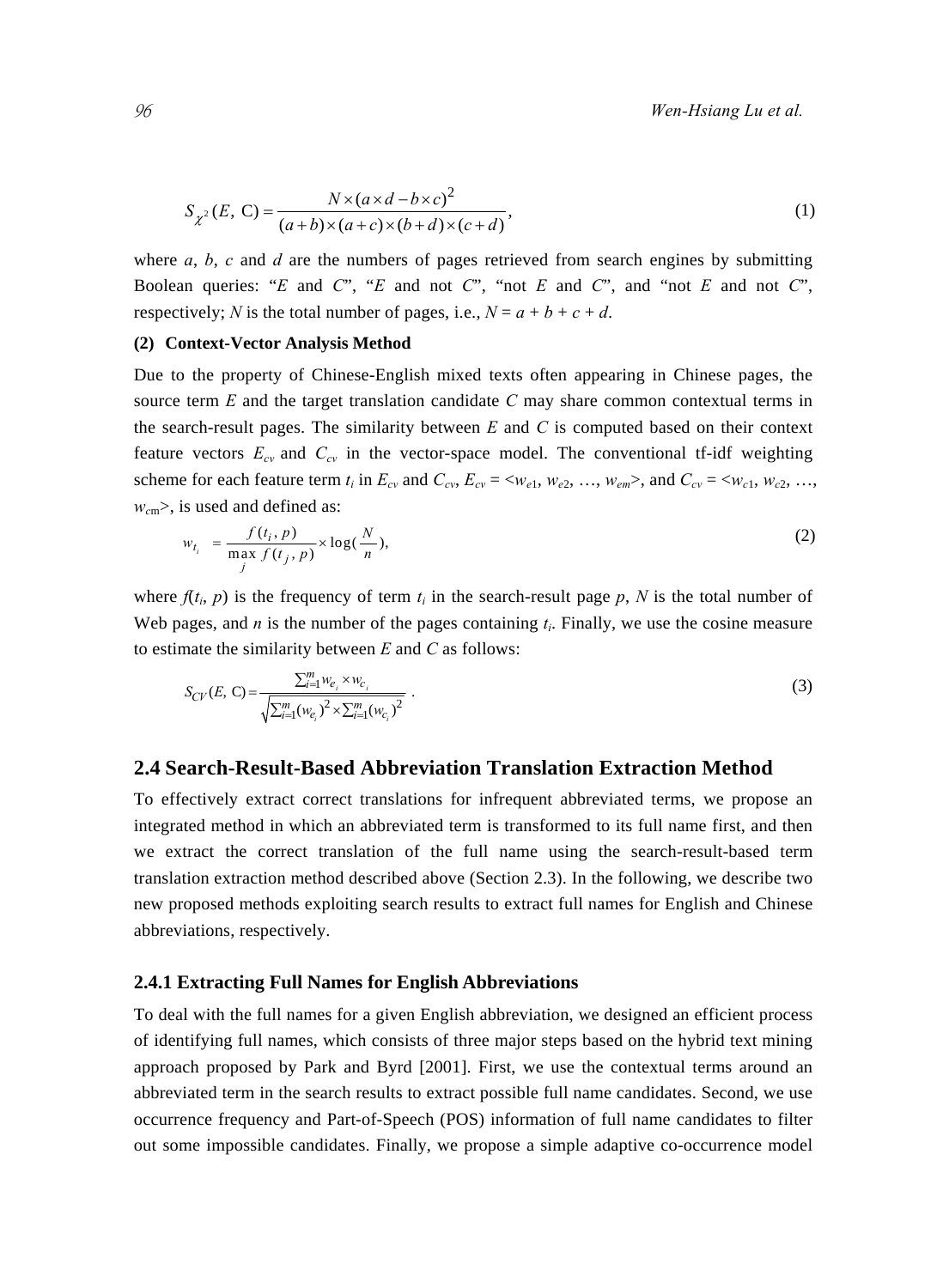which utilizes several different augmenting and decaying factors in selecting the best full name candidate. More details are described in the following.

#### **(1) Identifying Full Name Candidates**

To solve the problem of identifying full names without sufficient texts [Park and Byrd 2001], we take advantage of Web search results as a corpus. Our idea is to take the given abbreviated term as a search term to fetch the top 200 search result snippets from Google. To extract possible full name candidates by exploring the search result snippets, we utilize contextual information of the abbreviated term in the snippets. These full name candidates must appear in the same snippets with the abbreviated term, and should have a minimum word length between  $|A| \times 2$  and  $|A|+5$ , where  $|A|$  is the length of characters of the abbreviated term. In addition, to select more reliable full name candidates, we put a constraint on the identification process in which the first character of the first word of each full name candidate should match the first character of the abbreviated term.

#### **(2) Filtering Impossible Full Name Candidates**

To reduce computation time while extracting many full name candidates, we first select the top 20 frequent full name candidates and then filter out some impossible candidates whose first word or last word are prepositions, be-verbs, modal verbs, conjunctions, or pronouns [Park and Byrd 2001].

#### **(3) Selecting Best Full Name Candidate**

To select the best full name candidates, we propose an adaptive co-occurrence model by employing mutual information as well as four augmenting or decaying factors to compute the similarity between an abbreviated term  $A$  and its full name candidates  $F_C$ .

**(A) Mutual Information:** In this step, mutual information is used to compute the similarity between an abbreviated term  $A$  and its full name candidate  $F_C$ . Mutual information is defined as follows:

$$
MI(A, F_C) = P(A, F_C) \times \log(\frac{P(A, F_C)}{P(A) \times P(F_C)})
$$
\n<sup>(4)</sup>

Here  $P(A, F_C)$  is the probability of co-occurrence of *A* and  $F_C$ .  $P(A)$  and  $P(F_C)$  are the probabilities of occurrence of  $A$  and  $F_C$  in the Web, respectively. We can get the occurrence frequencies from search engines by submitting queries: " $A$ ", " $F_C$ ", and " $A$  and  $F_C$ ", respectively.

**(B) Syntactic Cues:** To augment the identification of full names, we utilize the information of orthographic and syntactic structure. *NSC* indicates the number of abbreviation-full-name pairs appearing in the same snippets. Several frequent patterns of abbreviation-full-name pair are used as the syntactic cues [Park and Byrd 2001], including: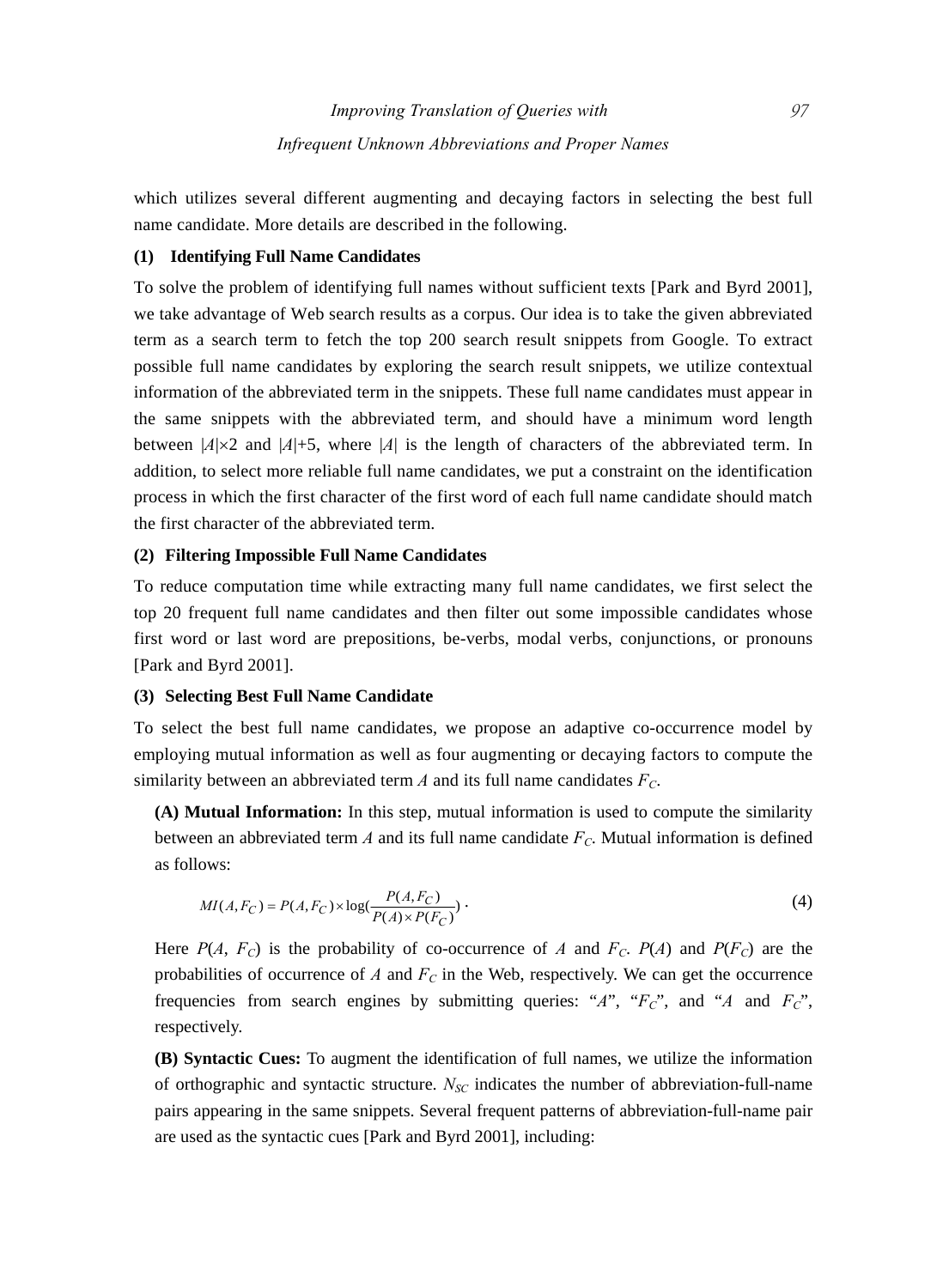- abbreviation (full name)
- full name (abbreviation)
- abbreviation, **or** full name
- full name, **or** abbreviation
- y full name, abbreviation **for short**
- abbreviation ... **stands/short/acronym** ...full name

**(C) Similarity of Character:** To further determine correct full names, we add another augmenting factor to estimate the similarity between an abbreviated term and its full name candidates by adopting a fast and simple character matching method. We use two kinds of character matching: (1) first-letter matching is used to compute the total number  $N_F$  of matching the first letter of each word in the full name candidate  $F<sub>C</sub>$  with each character in the abbreviated terms, and (2) non-first-letter matching is used to computer the total number  $N_{NF}$ of matching the non-first letters of each word in the  $F<sub>C</sub>$  with each character in *A*. The score of character matching of *A* and  $F_C$  is defined as:

$$
Overlap(A, F_C) = \alpha * N_F + (1 - \alpha) * N_{NF} .
$$
\n<sup>(5)</sup>

Here, the weighting parameter  $\alpha$  is empirically set to 0.8. Basically, the first-letter matching should be reasonably assigned higher weight for each matching pair. The character similarity is defined as follows:

$$
CharSim(A, F_C) = \frac{Overlap(A, F_C)}{|A|},
$$
\n(6)

where *| A|* is the number of characters of the abbreviated term *A*.

**(D) Difference of Length:** The number  $N_{LD}$  to represent the difference between character length |*A*| of the abbreviated term *A* and word length  $|F_C|$  of the corresponding full name candidate  $F_C$  as a decaying factor.  $N_{LD}$  is defined as follows:

$$
N_{LD} = ||A| - |F_C||. \tag{7}
$$

**(E) Number of Stop Words:** The number  $N_{SW}$  of stop words in the full name candidate  $F_C$  is also used as a decaying factor.

**(F) Adaptive Co-occurrence Model:** We adaptively integrate the above two augmenting and two decaying factors into the basic co-occurrence model to compute the similarity between *A* and  $F_C$ . Our adaptive co-occurrence model is defined as follows:

$$
S_{AC}(A, F_C) = \frac{MI(A, F_C) \times F_{Augument}}{F_{Decay}},
$$
\n(8)

where the augmenting factor  $F_{Augument}$  is integrated as

$$
F_{Augument} = CharSim(A, F_C) \times (\beta_1 + N_{SC});
$$
\n(9)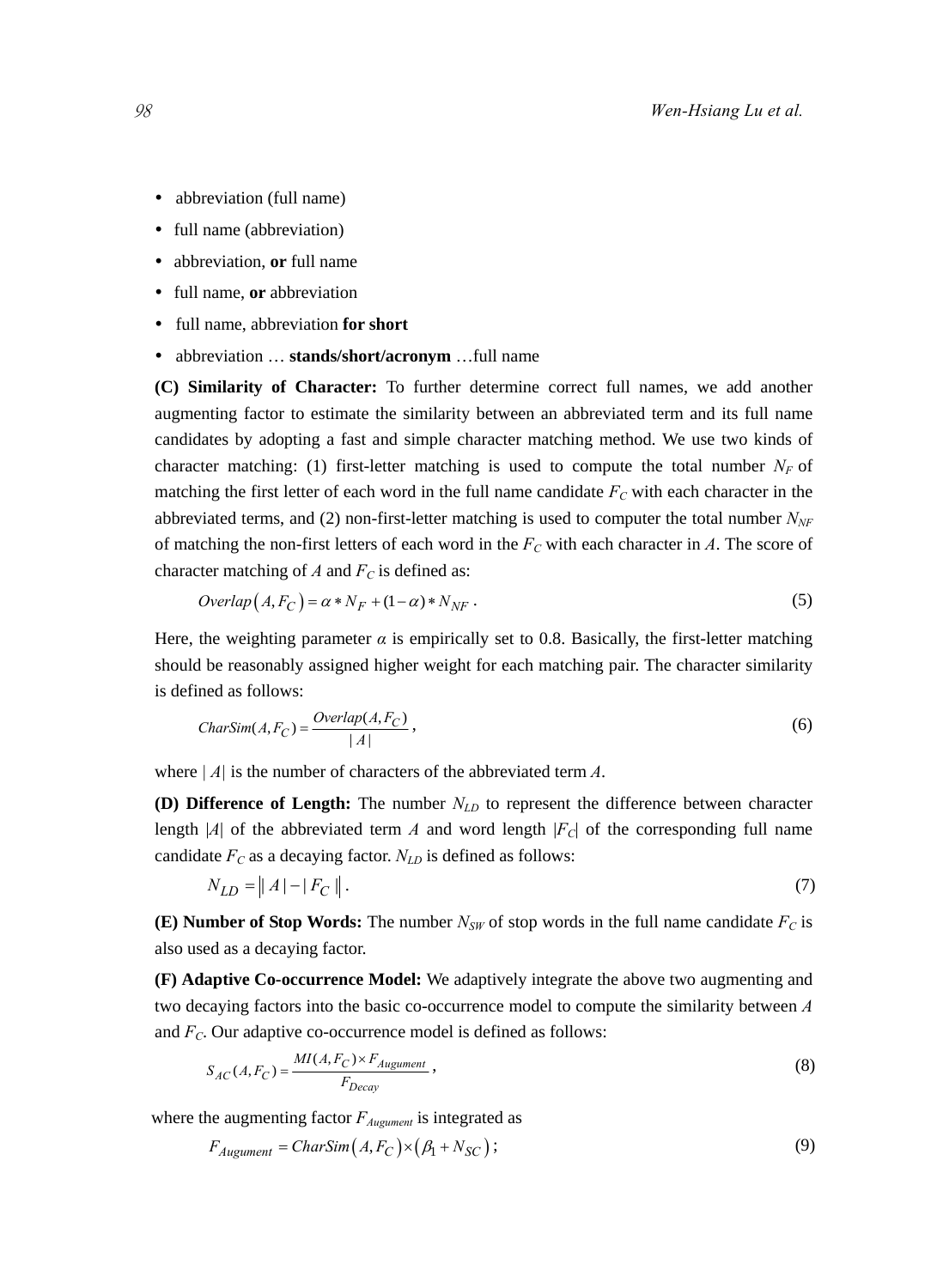and the decaying factor  $F_{Decav}$  is integrated as

$$
F_{Decay} = (\beta_2 + N_{LD} + N_{SW}). \tag{10}
$$

To avoid the product being zero, here,  $\beta_1$  and  $\beta_2$  are the adaptable parameters and set to 1 heuristically.

## **2.4.2 Extracting Full Names for Chinese Abbreviations**

Due to language differences between Chinese and English, such as no space delimitation between Chinese words, it is more difficult to identify the full name for a given Chinese abbreviated term. Therefore, we designed a method slightly different from the method of extracting English full names described above. Our Chinese full name extraction method consists of three major steps. First, the possible full name candidates are extracted by using the PAT-tree-based keyword extraction method proposed by Chien [1997]. Second, we use the character similarity between an abbreviated term and its full name candidates to filter out some impossible candidates. Finally, to select the correct Chinese full name, we use the adaptive co-occurrence model (Equation (8)) but slightly modify the decaying factors. The following description will explain the different points in more details.

#### **(1) Identifying Full Name Candidates**

To identify the possible full name candidates for a given Chinese abbreviated term *A*, we adopt a PAT-tree-based keyword extraction method [Chien 1997] to extract Chinese phrases in the search results related to the abbreviated term *A* as full name candidates. In addition, to select more reliable full name candidates, we put a length constraint on the candidates. These candidates should have more than  $(|A|+2)$  characters, where  $|A|$  is the number of characters of *A*.

#### **(2) Filtering Impossible Full Name Candidates**

According to our observations, the Chinese full name candidates extracted by the PAT-tree-based keyword extraction method generally have higher reliability. Thus, we just use Equations (5) and (6) with a threshold of character similarity to filter out some impossible candidates.

#### **(3) Selecting Best Full Name Candidate**

Like the above method of selecting the best English full name candidates, we still use the proposed adaptive co-occurrence model (Equation (8)) to select the best Chinese full name candidates. Please note, though, that the processing of augmenting/decaying factors is a little different. For example, we remove the decaying factor of stopword number since most stopwords seldom appear in Chinese full names. Some different points will be described below.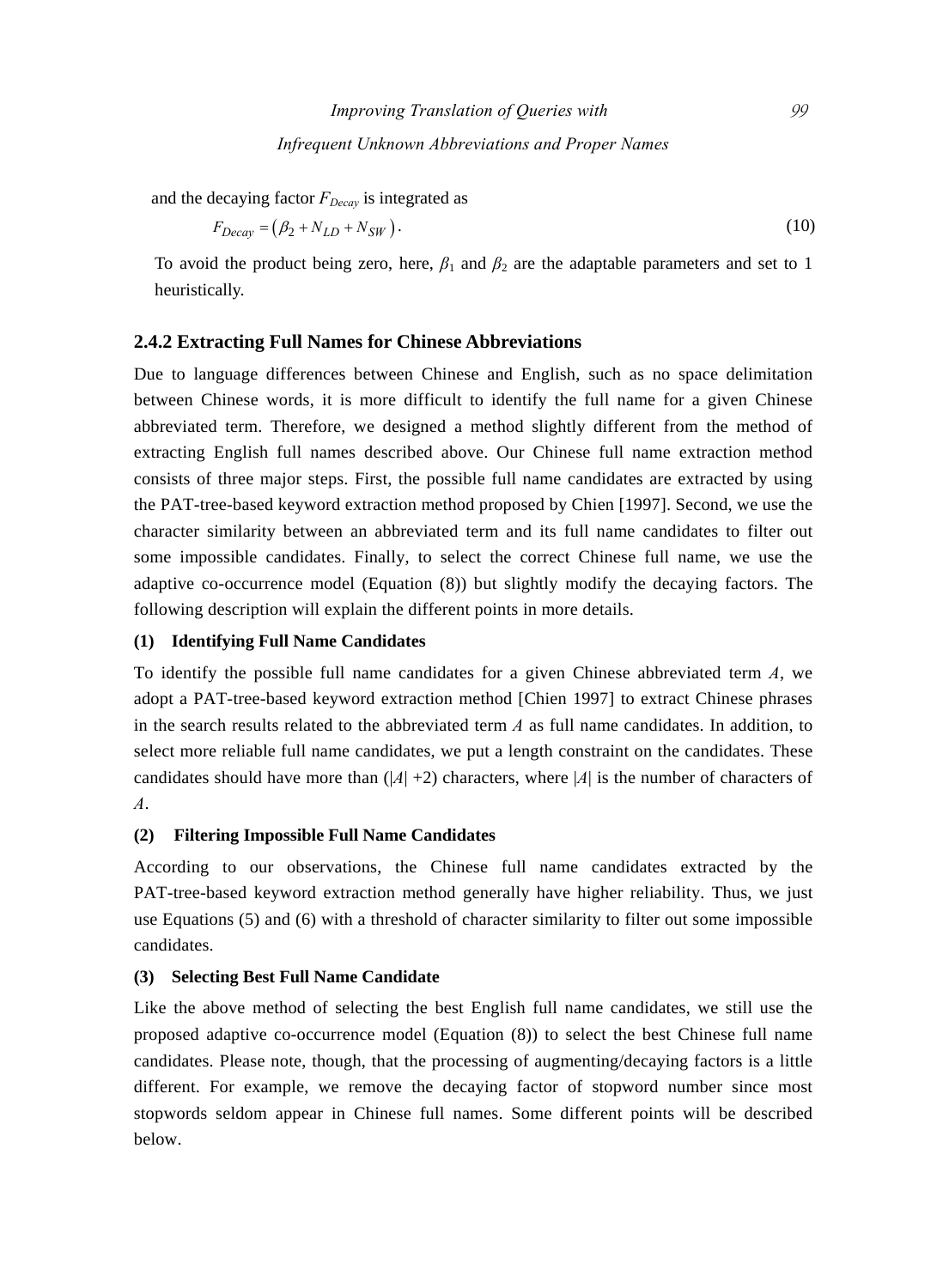**(A) Syntactic Cues:** We also manually choose several syntactic patterns of Chinese abbreviation- full name pairs as the augmenting factor:

- abbreviation (full name)
- full name (abbreviation)
- abbreviation, 或 full name
- full name, 或 abbreviation
- y abbreviation … 代表**/**簡稱**/**縮寫 …full name

Here the Chinese cues "或", "代表", "簡稱", "縮寫" correspond to the English words "or", "present", "short", and "acronym", respectively.

**(B) Similarity of Character:** First, we use the Chinese POS tagger to segment full name candidates. Then, we take character similarity (Equation (5) and (6)) as an augmenting factor.

**(C) Difference of Length:** Due to the fact that there is no space delimitation between Chinese words, we adopt a Chinese POS tagger<sup>4</sup> to do word segmentation for full name candidates. Then, we use the number  $N_{LD}$  to represent the difference between character length |*A*| of the abbreviated term *A* and word length  $|F_C|$  of the corresponding full name candidate  $F_C$ ; this is considered a decaying factor (Equation (7)).

**(D) Adaptive Co-occurrence Model:** We adopt the same adaptive co-occurrence model (Equation (8)) with two augmenting factors and one decaying factor to compute the similarity between *A* and  $F_C$ . The augmenting factors are the same as Equation (9), but the decaying factor in Equation (10) is modified adaptively by removing the stopword number as:

$$
F_{Decay} = (\beta_3 + N_{LD}). \tag{11}
$$

To avoid the product being zero, here  $\beta_3$  is an adaptable parameter and set to 1, heuristically.

#### **2.5 Search-Result-Based Transliteration Name Extraction Method**

To improve the performance of unknown term translation extraction for infrequent proper names, we consider integrating name transliteration techniques into the process of translation extraction in order to filter out impossible transliterated name candidates. Our idea is to first extract terms from the search-result snippets as translation candidates (see Section 2.3), and then filter out impossible transliterated name candidates based on the name transliteration model (described in Section 2.5.2). Therefore, in this section we propose a two-stage hybrid translation extraction method, a Web-based transliteration model to deal with transliteration mapping between an English proper name and its corresponding Chinese, and a Web-based

 $\overline{a}$ 

<sup>4</sup> http://ckipsvr.iis.sinica.edu.tw/demo.htm, which is a Chinese POS tagger developed by Chinese Knowledge and Information Processing group of Academia Sinica.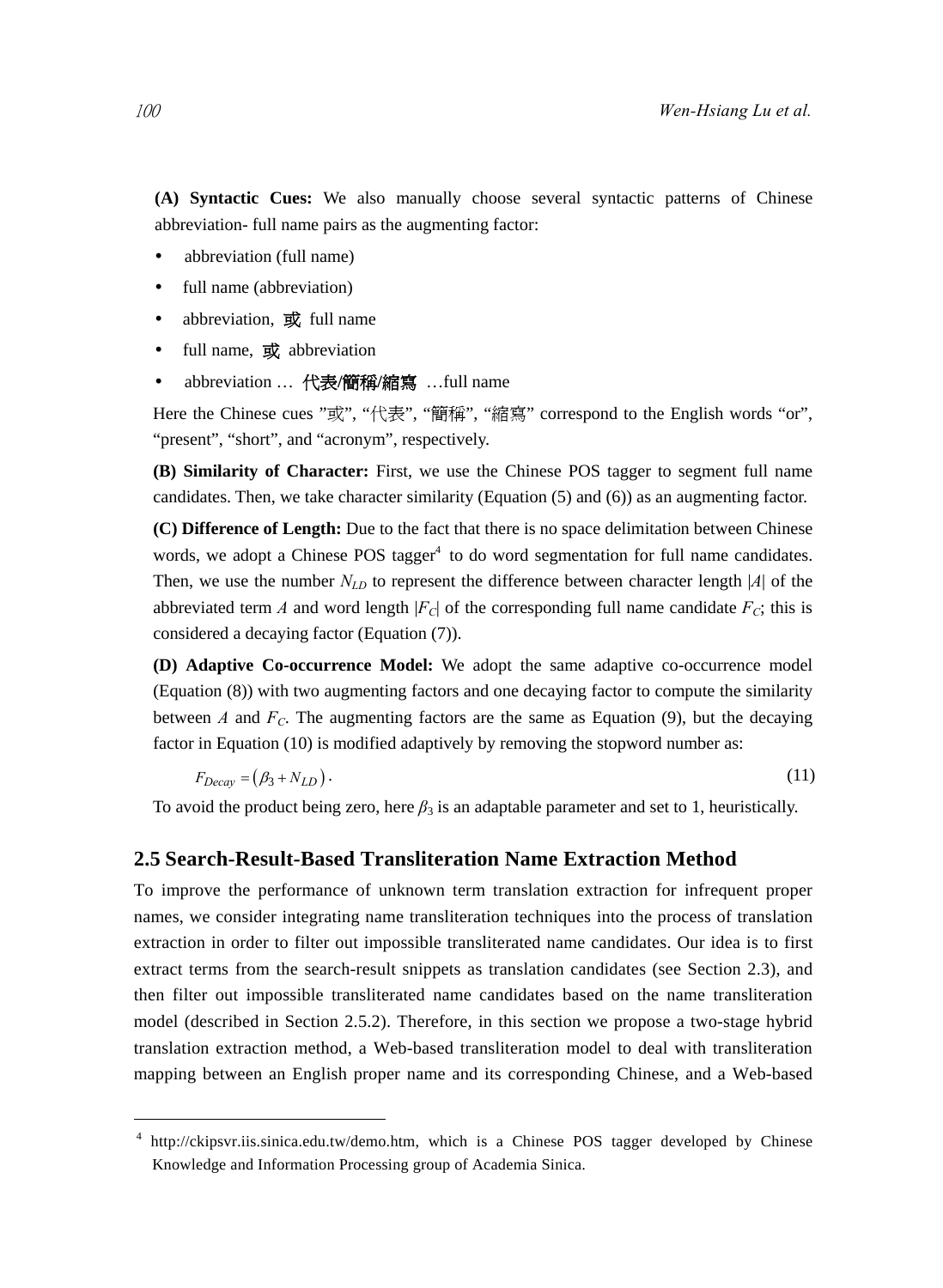unsupervised learning algorithm to automatically collect diverse English-Chinese transliteration name pairs from Web search results for transliteration model training (Section  $2.5.3$ ).

## **2.5.1 Two-Stage Hybrid Translation Extraction**

Our proposed two-stage hybrid translation extraction method is composed of two major steps. First, we use the search-result-based translation extraction method (Section 2.3) to extract *k* (*k* = 20) terms with higher similarity scores as transliteration candidates. Second, some impossible candidates included in general-purpose bilingual dictionaries are filtered out, and then the rest of the candidates are ranked according to transliteration similarity with the source proper name, which is computed based on the proposed Web-based transliteration model below (Equation (15)).

## **2.5.2 Filtering Impossible Candidates Using Web-Based Transliteration Model**

**(A) English Syllable Segmentation:** Wan and Verspoor [1998] have developed a fully rule-based algorithm to transliterate English proper names into Chinese names. We simplify their syllabification techniques to generate a few simple heuristic rules of segmenting an English name into a sequence of syllables. Each English syllable is regarded as an English transliteration unit (ETU) in this work and has at most one corresponding character of the Chinese transliterated name. Initially, we used only five rules for English syllable segmentation listed below:

- a, e, i, o, u are vowels, and y is also regarded as a vowel if it appears behind a consonant. All other letters are consonants.
- Separate two consecutive vowels except the following cases: ai, au, ee, ea, ie, oa, oo, ou, etc.
- Separate two consecutive consonants except the following cases: bh, ch, gh, ph, th, wh, ck, cz, zh, zk, ng, sc,ll, tt, etc.
- l, m, n, r are combined with the prior vowel only if they are not followed by a vowel.
- A consonant and a following vowel are regarded as an ETU.

For example, "Nokia" (諾基亞) is segmented into three ETUs "no", "ki", and "a", and "Epson" (愛普生) is segmented into three ETUs "e", "p", and "son". Currently, although some English names may be segmented incorrectly, it is easy to manually update new rules to improve English syllable segmentation.

**(B) Web-based Transliteration Model:** To avoid double errors of converting English phonetic representation to Chinese Pinyin and from Pinyin to Chinese characters, in this work, we adopted direct orthographic mapping for name transliteration. We use the probability  $P(e_i, c_i)$  to estimate the possibility of the mapping between an ETU  $e_i$  and a Chinese character  $c_i$ . Additionally, to build an efficient online name transliteration model, we propose a more simple transliteration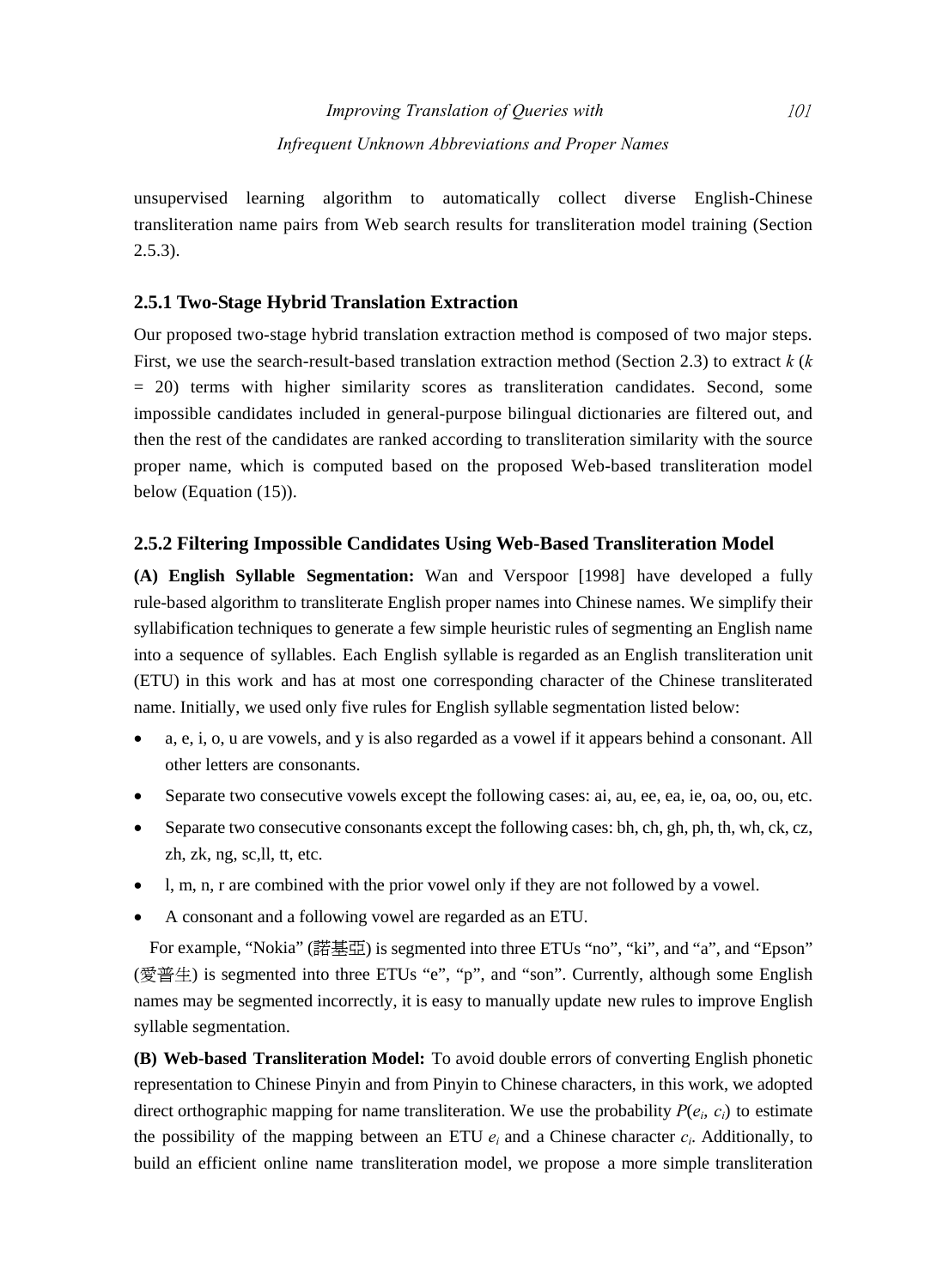model. Our Web-based transliteration model is called forward-syllable-mapping transliteration model:

$$
S_{FSM}(E,C) = \frac{P_{FSM}(E,C)}{D(E,C)},
$$
\n(12)

where  $P_{FSM}(E, C)$  is the co-occurrence probability of *E* and *C* and defined as

$$
P_{FSM}(E,C) \approx \prod_{i=1}^{\min(m,n)} [(1-\gamma_1)P(e_i,c_i) + \gamma_1],\tag{13}
$$

and  $\gamma_1$  is the smoothing weight. The decaying factor  $D(E, C)$  indicates the number of syllable difference between an English name *E* and a Chinese transliterated name *C* and is defined as:

$$
D(E,C) = \varepsilon + |m - n| \tag{14}
$$

Here  $\varepsilon$  is a decaying parameter, *m* is the total number of ETUs, and *n* is the total number of Chinese characters.

To improve incorrect transliteration mapping between ETUs and Chinese characters while an English-Chinese transliterated name pair with different numbers of transliteration unit, we propose the reverse-syllable-mapping transliteration model to assist in learning more correct mapping, which is defined below:

$$
S_{RSM}(E,C) = \frac{P_{RSM}(E,C)}{D(E,C)},
$$
\n(15)

where

$$
P_{RSM}(E,C) \approx \begin{cases} \prod_{i=m-n+1}^{m} [(1-\gamma_2)P(c_{i-(m-n)},e_i)+\gamma_2], & m \ge n; \\ \prod_{i=n-m+1}^{n} [(1-\gamma_2)P(c_i,e_{i-(n-m)})+\gamma_2], & m < n. \end{cases} \tag{16}
$$

Here  $\gamma_2$  is the smoothing weight and  $D(E, C)$  is the same as Equation (14).

Our alternative transliteration model will combine the forward-syllable-mapping and reverse-syllable-mapping transliteration model, which is called **mixed-syllable-mapping transliteration model**, and defined as:

$$
S_{MSM}(E,C) = \sqrt{S_{FSM}(E,C) \times S_{RSM}(E,C)}.
$$
\n(17)

#### **2.5.3 Web-Based Unsupervised Learning Algorithm**

To deal with the problems of the diversity of Chinese transliterated names to English proper names, we intend to take advantage of abundant language-mixed texts on the Web to collect various English-Chinese transliterated name pairs from the Web and build a an effective online transliteration model. Thus, we designed an unsupervised learning process for English-Chinese transliterated name mapping. The process is composed of three main stages: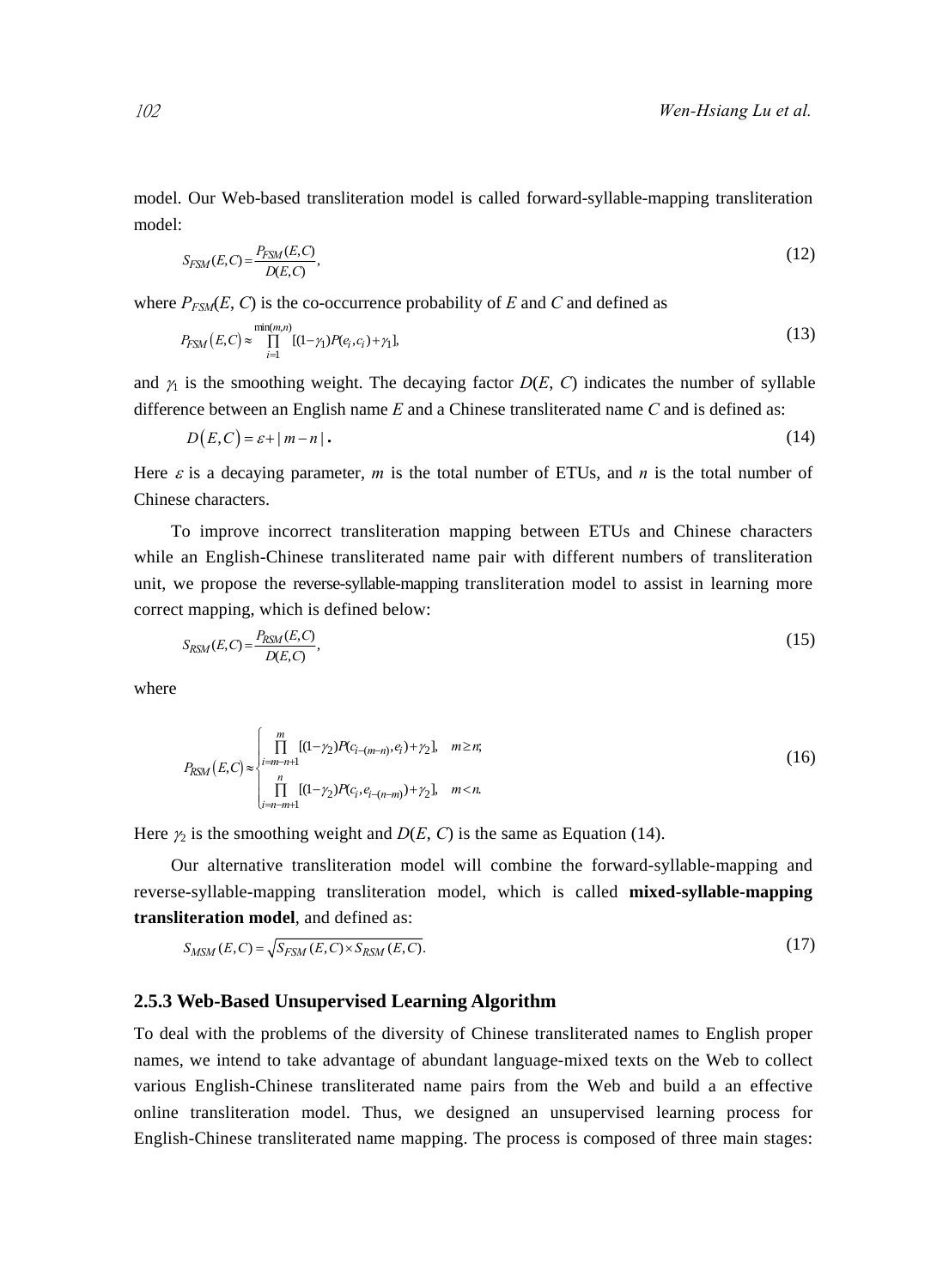extraction of Chinese transliterated names, extraction of English original names, and learning of transliterated name mapping. More details are described below and the unsupervised learning algorithm is illustrated as well in Figure 2.

# **Web-based Unsupervised Learning Algorithm for Collecting English-Chinese Transliteration Pairs and Training a Transliteration Model**

Input: initial transliterated name pair set *Vec* and a general-purpose bilingual dictionary *D*. Output: updating *Vec* and a transliteration model *T*.

- 1 Extraction of Chinese transliterated names: select a transliterated name pair (*E*, *C*) from *Vec*, two characters from the Chinese name  $C$  as seed characters  $V_c$ , and two corresponding English syllables from the English name *E* as seed ETUs *Ve*.
	- 1.1 Search-result crawling: send the two selected Chinese seed characters  $V_c$  to a search engine and get search-result pages.
	- 1.2 Chinese transliterated name identification: use a Chinese POS tagger to find unknown terms in the search-result pages, and then take the unknown terms containing the two seed characters  $V_c$  as potential Chinese transliterated names  $C_p$ .
- 2 Extraction of English original names: for each potential Chinese transliterated name *Cp* in  $V_c$ , perform the following sub-steps:
	- 2.1 Two-Stage hybrid translation extraction
		- 2.1.1 English name candidate extraction: use search-result-based term translation extraction method to find English name candidates (see Section 2.3).
		- 2.1.2 English name candidate filtering: first filter out impossible English name candidates included in *D*; second, compute transliteration mapping scores based on the English syllable segmentation rules and the name transliteration model *T*; third, choose the candidates with the highest scores as the possible English original names. Update *Vec* by adding the new transliterated name pairs extracted.
	- 2.2 Learning of transliterated name mapping: update *T* by computing the scores of transliterated name mapping of the new extracted transliterated name pairs (Equation (17)).
- 3 Repeat from step1 until the desired number of transliteration pairs is reached.

*Figure 2. Web-based unsupervised learning algorithm for collecting English-Chinese transliterated name pairs and building a transliteration model*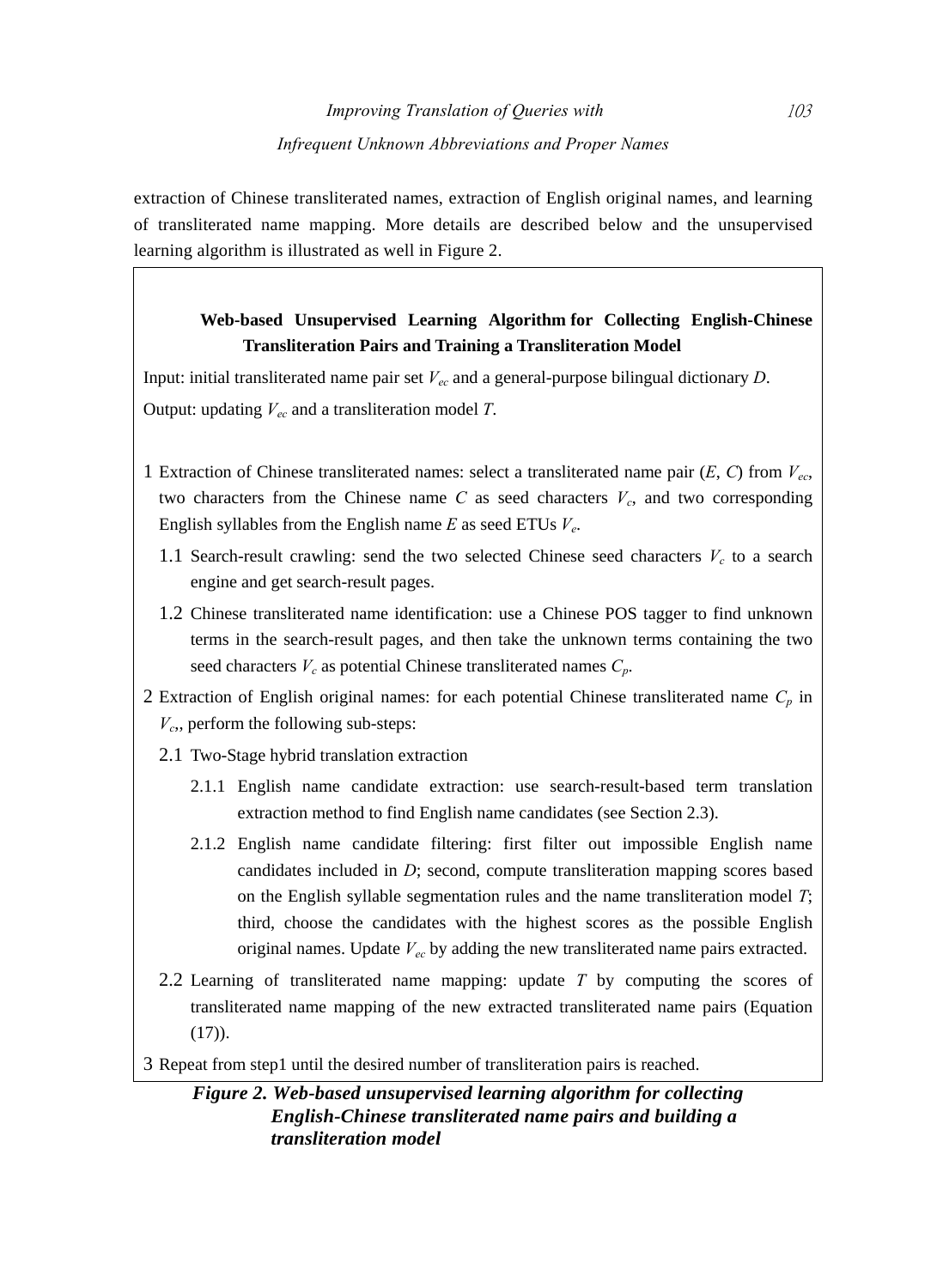**(1) Extraction of Chinese Transliterated Names:** Xiao *et al*. [2002] have proposed a bootstrapping algorithm that uses only five frequent Chinese transliterated characters as initial seed character set: {阿, 爾, 巴, 斯, 基} to automatically collect over 100,000 Chinese transliterated names by utilizing search-result pages. Inspired by this work, we further propose a bootstrapping algorithm to automatically find English-Chinese transliterated name pairs from search-result pages. Initially, we need at least one English-Chinese transliterated name pair containing two frequent Chinese transliterated characters as seed transliteration pair set *Vec*, *e.g*.,  $V_{ec} = \{(\text{Bush}, \overline{m}\hat{\pi})\}\.$  We select two Chinese characters from the Chinese name of the seed pair, and then send them to search engines for getting search-results pages. To efficiently extract more Chinese transliterated names from search-result pages, we use the CKIP tagger (Section 2.4.2), which is a representative Chinese POS tagger and performs well in segmenting Chinese texts into meaningful words and extracting unknown words.

**(2) Extraction of English Original Names:** We use the proposed two-stage hybrid translation extraction method described above (Section 2.5.1) to find possible English original names.

**(3) Learning of Transliterated Name Mapping:** On the basis of the rules of English syllable segmentation, we will gradually train an English-Chinese name transliteration model by computing the scores of the transliterated name mapping of the new extracted transliterated name pairs (Equation (17)).

## **3. Experimental Results**

We conducted the following experiments to evaluate the performance of our proposed search-result-based abbreviation translation extraction method and two-stage hybrid translation extraction method.

**Evaluation Metric:** For the following experiments on full name identification of abbreviations and translation of abbreviations, the average top-*n* inclusion rate is adopted as a metric. For a set of abbreviated terms to be expanded/translated, its top-*n* inclusion rate was defined as the percentage of the abbreviated terms whose correct full names/translations could be found in the first *n* extracted full name candidates/translation candidates [Cheng *et al*. 2004].

**Correct Translation / Transliteration:** The correct translation / transliteration or correct definition is judged by us according to more popular sense in general cases.

## **3.1 Evaluation for the Search-Result-Based Abbreviation Translation Extraction Method**

In this experiment, we intend to compare the performance of our proposed search-result-based abbreviation translation method with that of the search-result-based term translation extraction method proposed by Cheng *et al*. [2004].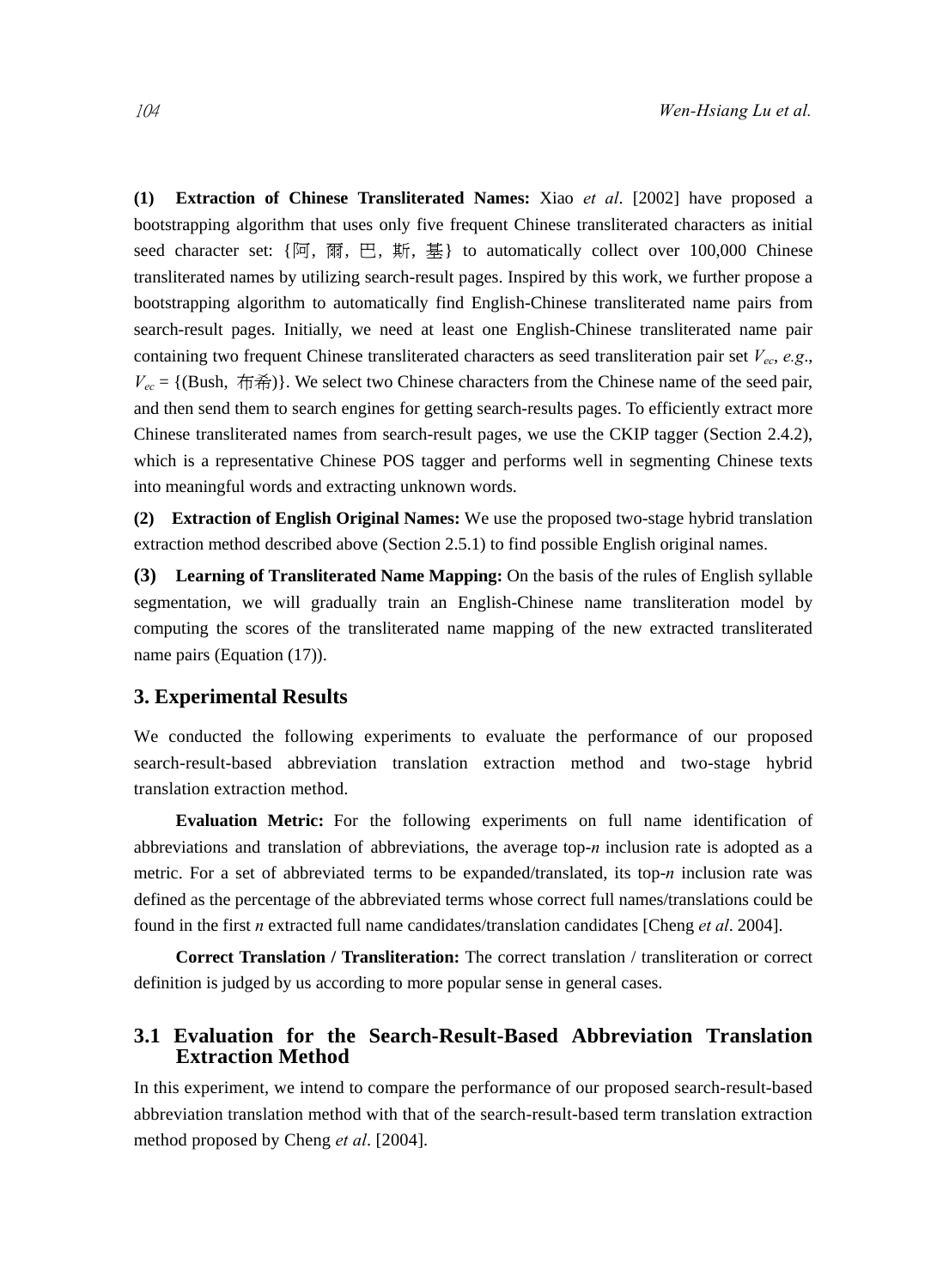## **3.1.1 Translation Extraction Results for English Abbreviations**

**Test data:** Four test sets of English abbreviated terms are prepared in the following.

- FA-Dreamer-E: 28 frequent English abbreviated terms which have correct Chinese translations were manually selected from about 20K frequent queries with occurrence frequency over 10 in the Dreamer query  $\log^5$  which contains 228,566 unique queries. (The partial test data is listed in Appendix).
- IA-Dreamer-E: 27 infrequent English abbreviated terms (frequency  $\lt 3$  in Dreamer query log) which have correct Chinese translations were manually selected from infrequent English queries in the Dreamer query log (about 40K entries). (The partial test data is listed in Appendix).
- y FA-Wiki-E: 62 popular English abbreviated terms which have correct Chinese translations were manually selected from Wikipedia abbreviation list containing about 4k entries (Section 2.2). (The partial test data is listed in Appendix).
- RA-Wiki-E: 25 English abbreviated terms which have correct Chinese translations were randomly selected from Wikipedia abbreviation list due to the list without frequency information. (The partial test data is listed in Appendix).

## **(1) Results for English Full Name Extraction**

 $\overline{a}$ 

Table 1 shows that our full name extraction method is effective for the test abbreviated terms with various subjects. Our method can achieve the top-1 inclusion rate of over 85% and the top-5 inclusion rate of over 92% for all test sets. Different from existing methods, our full name extraction method is very promising even for infrequent abbreviated terms by utilizing search results from Web search engines. However, some errors still result from the problem of data sparseness. For example, given the abbreviated term "MPEG", its correct full name "Motion Picture Experts Group" might appear quite rarely in the top 200 search results snippets. Therefore, the correct full name is filtered out by the filtering step and this causes trouble in extracting incorrect full names.

| <b>Test Set</b> | <b>Inclusion Rates</b> |          |          |  |
|-----------------|------------------------|----------|----------|--|
|                 | $Top-1$                | Top- $3$ | Top- $5$ |  |
| FA-Dreamer-E    | 93%                    | 96%      | 96%      |  |
| IA-Dreamer-E    | 85%                    | 96%      | 96%      |  |
| FA-Wiki-E       | 90%                    | 94%      | 94%      |  |
| RA-Wiki-E       | 88%                    | 88%      | 92%      |  |

*Table 1. Inclusion rates on full name extraction for different test sets of English abbreviated queries* 

<sup>5</sup> http://www.dreamer.com.tw, which was a popular Chinese search engine and is closed now.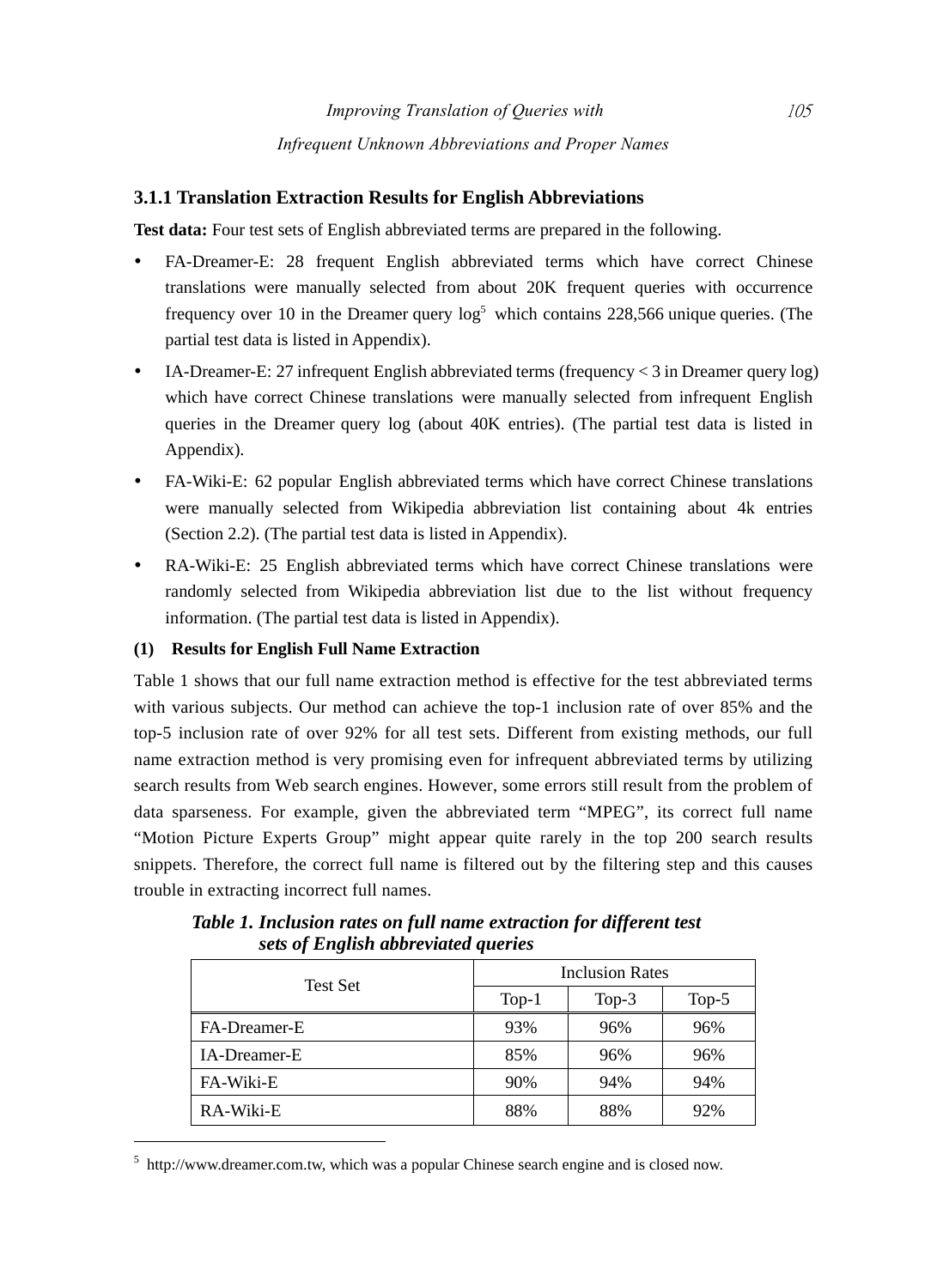## **(2) Search-Result-based Abbreviation Translation Extraction Method vs. Search-Result-based Term Translation Extraction Method**

Tables 2 to 5 show that the proposed search-result-based abbreviation translation extraction method actually performs better than the previous search-result-based translation extraction method proposed by Cheng *et al*. For example, for the infrequent English abbreviated queries from the Dreamer query log, the search-result-based abbreviation translation extraction method achieve the top-1 inclusion rate of 48% (see Table 3) but the search-result-based translation extraction method achieve the top-1 inclusion rate of 0%. Given the example query "ISS", the search-result-based term translation extraction method cannot obtain the correct Chinese translation "國際太空站" among the top five extracted candidates. However, our search-result-based abbreviation translation extraction method can extract the correct full name "International Space Station", and then extract correct Chinese translation "國際太空 站" via the full name "International Space Station". As mentioned in Section 2.1, the reason might be that the abbreviated terms are semantically more ambiguous and co-occur relatively infrequently with the correct translations of their full names.

#### **(3) Linear Combination Results**

To further improve the performance of our search-result-based abbreviation translation extraction method, we intuitively intend to combine our method and Cheng *et al*.'s method. We expect that such a combination would make both methods mutually complementary by extracting translations from abbreviations and their full names simultaneously. Tables 2 to 5 show that the linear combination method is effective in improving the top-5 inclusion rate. For example, for the abbreviated query "AOL", its correct full name "America Online" is correctly extracted via our abbreviation expansion method. It fails to find the correct translation among the top five extracted candidates using our search-result-based abbreviation translation method, but the correct translation "美國線上" can be ranked at third place using the linear combination method.

*Table 2. Inclusion rates on translation of frequent English abbreviations from Dreamer query log* 

| <b>Translation Extraction Method</b>                           | <b>Inclusion Rates</b> |         |         |
|----------------------------------------------------------------|------------------------|---------|---------|
|                                                                |                        | $Top-3$ | $Top-5$ |
| Search-result-based Translation Extraction Method              | 43%                    | 54%     | 57%     |
| Search-result-based Abbreviation Translation Extraction Method |                        | 82%     | 86%     |
| Linear Combination                                             | 71%                    | 82%     | 93%     |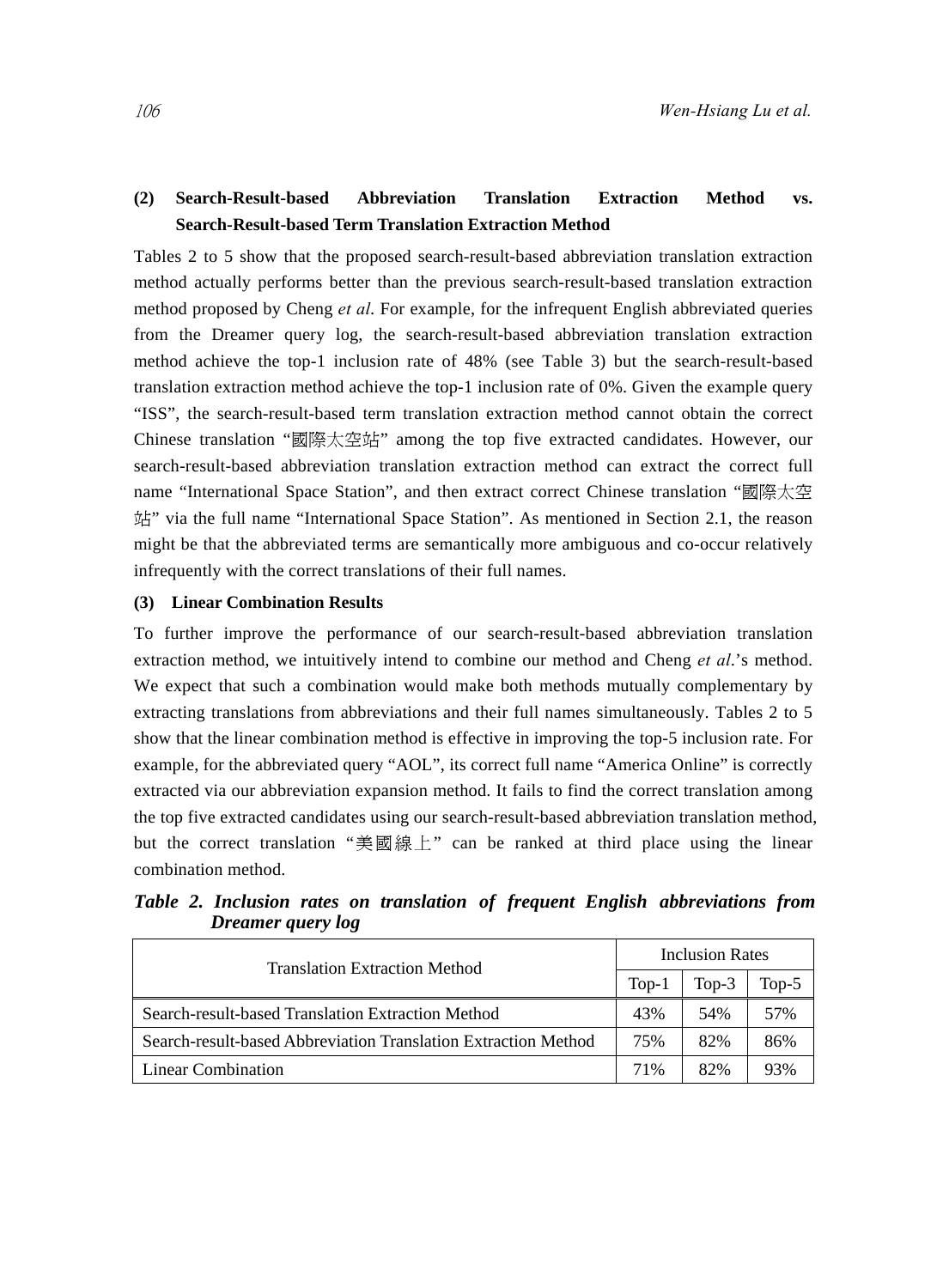#### *Infrequent Unknown Abbreviations and Proper Names*

## *Table 3. Inclusion rates on translation of infrequent English abbreviations from Dreamer query log*

| <b>Translation Extraction Method</b>                           |     | Inclusion Rates |         |  |
|----------------------------------------------------------------|-----|-----------------|---------|--|
|                                                                |     | $Top-3$         | $Top-5$ |  |
| Search-result-based Translation Extraction Method              | 0%  | 19%             | 19%     |  |
| Search-result-based Abbreviation Translation Extraction Method | 48% | 59%             | 63%     |  |
| Linear Combination                                             | 44% | 63%             | 67%     |  |

#### *Table 4. Inclusion rates on translation of frequent English abbreviations from Wikipedia abbreviation list*

| <b>Translation Extraction Method</b>                           |     | <b>Inclusion Rates</b> |         |  |
|----------------------------------------------------------------|-----|------------------------|---------|--|
|                                                                |     | Top- $3$               | $Top-5$ |  |
| Search-result-based Translation Extraction Method              | 24% | 40%                    | 44%     |  |
| Search-result-based Abbreviation Translation Extraction Method | 65% | 79%                    | 79%     |  |
| Linear Combination                                             | 65% | 77%                    | 81%     |  |

#### *Table 5. Inclusion rates on translation of randomly selected English abbreviations from Wikipedia abbreviation list*

| <b>Translation Extraction Method</b>                           | <b>Inclusion Rates</b> |         |         |
|----------------------------------------------------------------|------------------------|---------|---------|
|                                                                |                        | $Top-3$ | $Top-5$ |
| Search-result-based Translation Extraction Method              | 24%                    | 36%     | 36%     |
| Search-result-based Abbreviation Translation Extraction Method | 64%                    | 76%     | 76%     |
| Linear Combination                                             | 64%                    | 72%     | 80%     |

## **3.1.2 Translation Extraction Results for Chinese Abbreviations**

**Test data:** Two test sets of Chinese abbreviated terms are prepared in the following.

- y FA-Dreamer-C: 35 frequent Chinese abbreviated terms with correct English translations were manually selected from about 20K frequent queries with occurrence frequency over 10 in the Dreamer query log. (The partial test data is listed in Appendix).
- IA-Dreamer-C: 28 infrequent Chinese abbreviated terms (frequency  $<$  3 in Dreamer query log) with correct English translations were manually selected from infrequent Chinese queries in the Dreamer query log (about 115K entries). (The partial test data is listed in Appendix).

#### **(1) Results for Chinese Full Name Extraction**

Table 6 shows that our Chinese full name extraction method is effective and can achieve top-1 inclusion rate of over 86% for the two test sets. We observed that some errors resulted from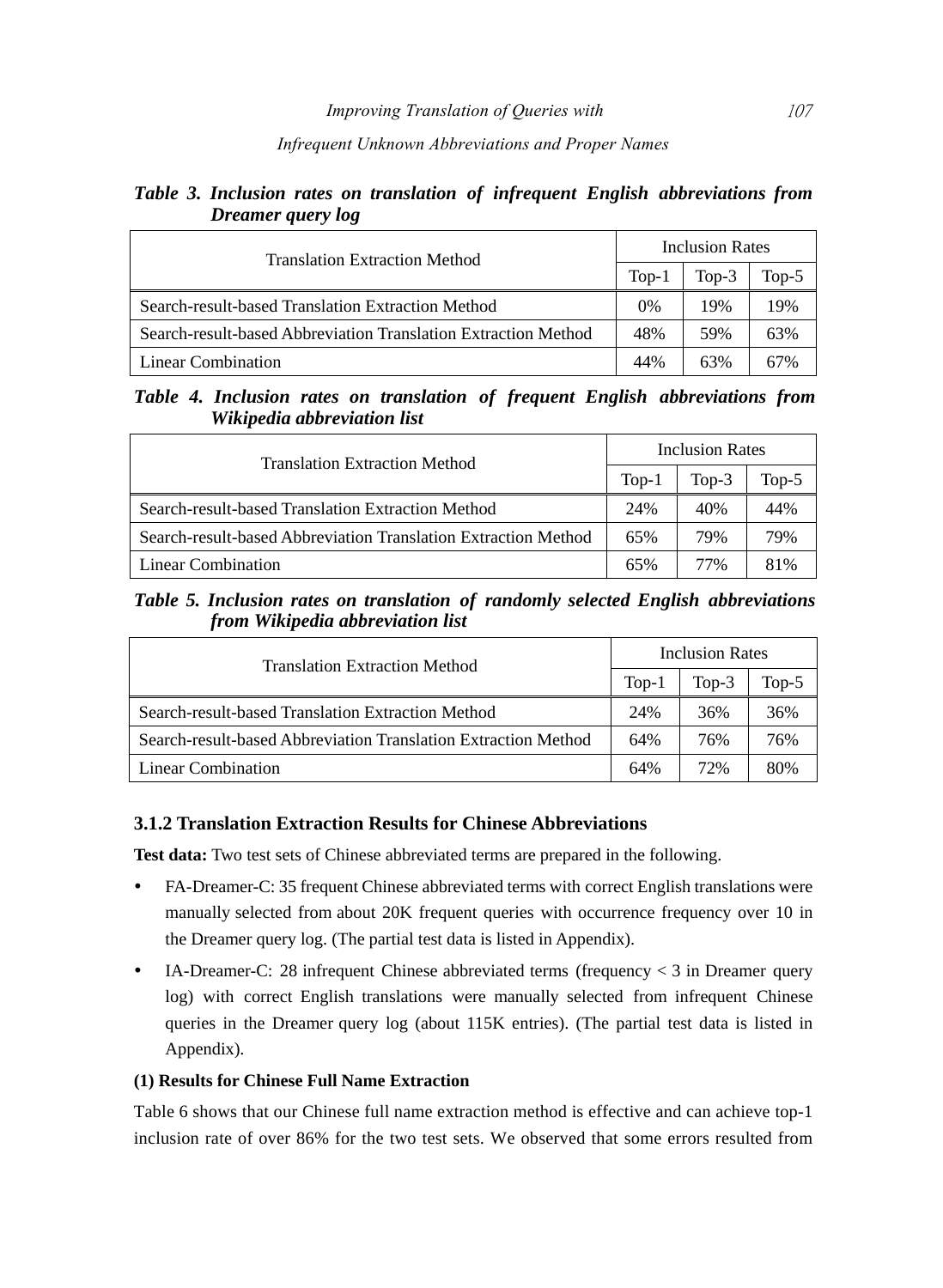incorrect matching between the abbreviated query terms and their highly related full name candidates in the search results. For example, given the abbreviated term "中影" (Central Motion Picture Corporation), our method extracted the incorrect full name "中國電影" (Chinese Movie) at first place. Since the correct full name "中央電影公司" co-occurs infrequently with the abbreviated query term " $\#$ )" in the search results, it can't be extracted by the PAT-tree-based keyword extraction method. As a result, our method extracted the incorrect full name "中國電影" because the abbreviated term "中影" and the incorrect full name candidate "中國電影" have stronger correlation in the search results and higher character similarity.

Inclusion Rates Test Set  $Top-1$   $Top-3$   $Top-5$ FA-Dreamer-C 100% 100% 100%  $IA-Dreamer-C$  86% 89% 89%

*Table 6. Inclusion rates on full name extraction for two test sets of Chinese abbreviated queries* 

## **(2) Performance Comparison between Search-Result-based Abbreviation Translation Extraction Method and Term Translation Extraction Method**

Tables 7 and 8 show that, for the extraction of Chinese abbreviation translation, the proposed search-result-based abbreviation translation extraction method still performs better than the previous search-result-based translation extraction method proposed by Cheng *et al*. For example, for the infrequent Chinese abbreviated queries from the Dreamer query log, Cheng *et al*.'s method performs very poorly with a top-5 inclusion rate of 4%, but our method achieves great improvement with the top-5 inclusion rate of 29%. For example, given the Chinese abbreviated query "國安局", Cheng *et al*.'s method cannot obtain the correct English translation "National Security Bureau" among the top five extracted candidates. However, our method can extract the correct Chinese full name "國家安全局", and then extract the correct English translation "National Security Bureau", which is ranked at second place.

In addition, Table 8 shows that the linear combination method just achieves the same performance as our method, and is unable to further improve the top-*n* inclusion rates. In fact, we need larger amounts of test data to determine the effectiveness using the linear combination method in the future.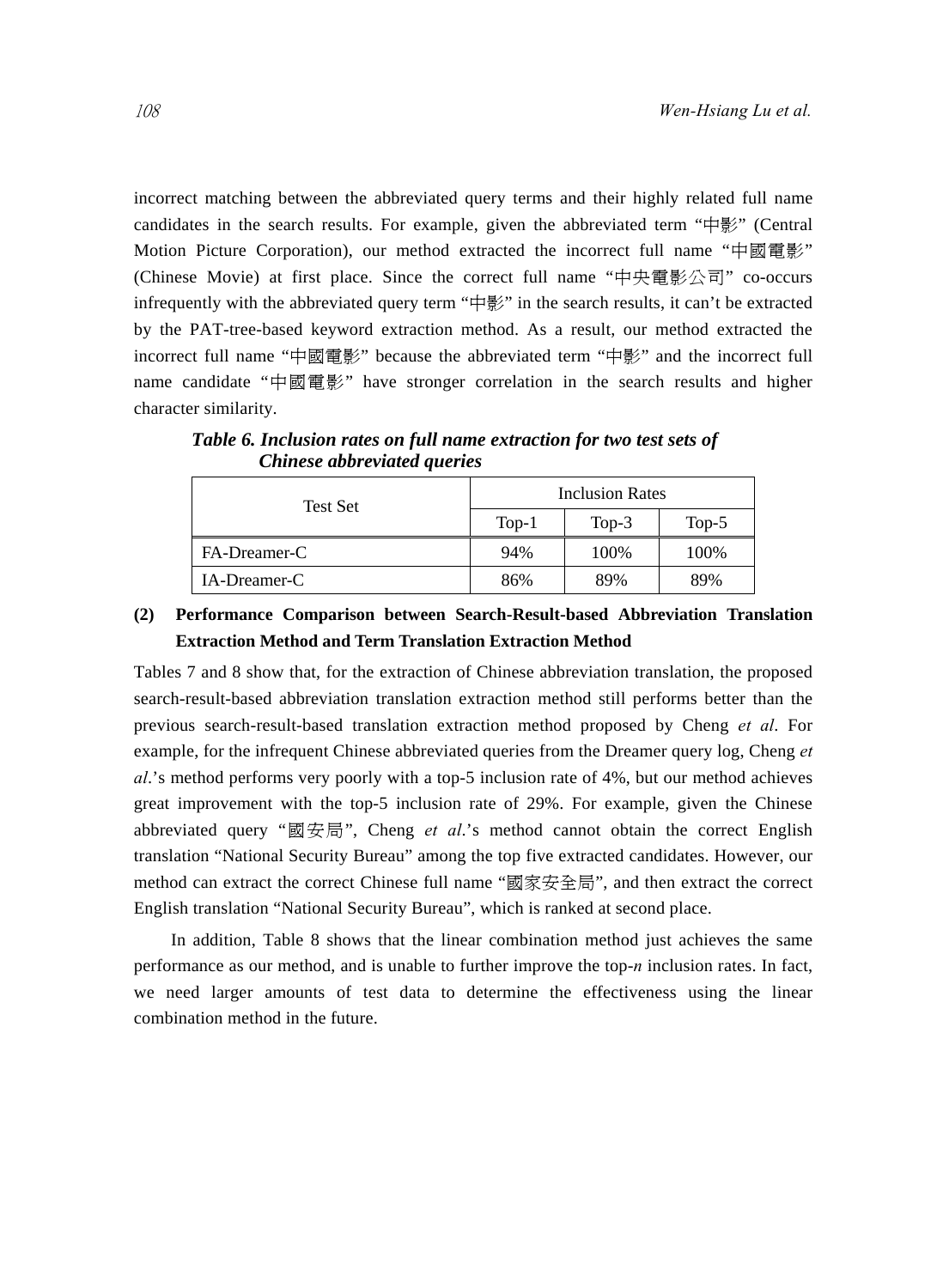#### *Infrequent Unknown Abbreviations and Proper Names*

## *Table 7. Inclusion rates on translation of frequent Chinese abbreviations from Dreamer query log*

| <b>Translation Extraction Method</b>                           | <b>Inclusion Rates</b> |         |         |
|----------------------------------------------------------------|------------------------|---------|---------|
|                                                                |                        | $Top-3$ | $Top-5$ |
| Search-result-based Translation Extraction Method              | 17%                    | 46%     | 54%     |
| Search-result-based Abbreviation Translation Extraction Method | 40%                    | 66%     | 71%     |
| Linear Combination                                             | 49%                    | 63%     | 71%     |

## *Table 8. Inclusion rates on translation of infrequent Chinese abbreviations from Dreamer query log*

| <b>Translation Extraction Method</b>                           |     | <b>Inclusion Rates</b> |         |  |
|----------------------------------------------------------------|-----|------------------------|---------|--|
|                                                                |     | Top- $3$               | $Top-5$ |  |
| Search-result-based Translation Extraction Method              | 4%  | 4%                     | 4%      |  |
| Search-result-based Abbreviation Translation Extraction Method | 11% | 21%                    | 29%     |  |
| <b>Linear Combination</b>                                      | 11% | 21%                    | 29%     |  |

# **3.2 Evaluation for the Two-Stage Hybrid Translation Extraction Method**

The following two experiments are focused on the evaluation of the performance of extracting translations for infrequent unknown English and Chinese proper names, respectively, using the proposed mixed-syllable-mapping transliteration model and the two-stage hybrid translation extraction method.

## **3.2.1 Translation Extraction Results for English Proper Names**

**Test data:** Two test sets of unknown English proper names are prepared, including:

- FP-Dreamer-E: 28 frequent unknown English proper names are manually selected from the 169 unknown terms out of the 430 frequent English queries in the Dreamer query log. (The partial test data is listed in Appendix).
- IP-Dreamer-E: 41 infrequent unknown English proper names (frequency  $\lt 3$  in the query log) are manually selected from the Dreamer query log. (The partial test data is listed in Appendix).

# **(1) Two-Stage Hybrid Translation Extraction Method vs. Search-Result-based Term Translation Extraction Method**

According to the results shown in Tables 9 and 10, we can obtain the following findings. For the two test sets, the proposed two-stage hybrid translation extraction method made great improvements compared with the search-result-based translation extraction method and the general name transliteration method [Wan and Verspoor 1998; Knight and Graehl 1998; Lin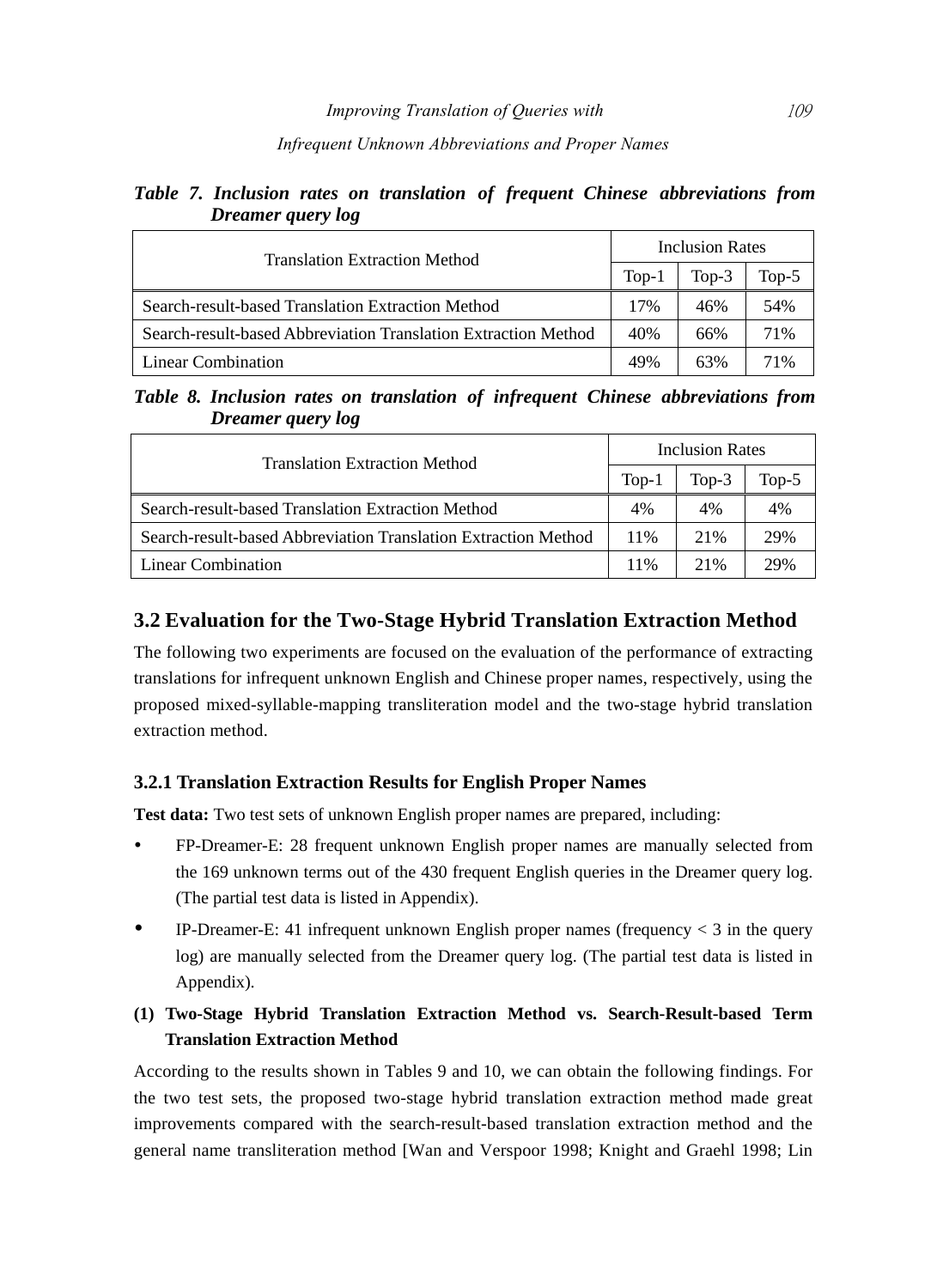and Chen 2002; Virga and Khudanpur 2003; Gao *et al*. 2004; Li *et al*. 2004]. In this work, we just use our proposed transliteration model as a "Name Transliteration" method for performance comparison. For example, the two-stage hybrid translation extraction method can achieve the top-1 inclusion rate of 41% (Table 10) for infrequent unknown English proper names, but the search-result-based translation extraction method only achieved 17%. The main reason is that most of the incorrect translation candidates extracted via the search-result-based translation extraction method can be filtered out based on our mixed-syllable-mapping transliteration model. For example, given the English proper name "Pamela", the correct Chinese transliterated name "潘蜜拉" can be extracted and ranked at second place (see Table 11).

#### **(2) Linear Combination Results**

Tables 9 and 10 also demonstrate that the simple linear combination method obtained slight improvement on transliterated name performance since the general name transliteration method is still limited in generating correct transliteration candidates. However, note that for many English-Chinese transliteration pairs with different numbers of transliteration units, the mixed-syllable-mapping transliteration model is still effective to learn correct transliteration mapping between English syllables and Chinese characters.

*Table 9. Inclusion rates on translation of frequent unknown English proper names from Dreamer query log* 

| <b>Translation Extraction Method</b>              | <b>Inclusion Rates</b> |          |          |  |
|---------------------------------------------------|------------------------|----------|----------|--|
|                                                   | $Top-1$                | Top- $3$ | Top- $5$ |  |
| Search-result-based Translation Extraction Method | 32%                    | 71%      | 82%      |  |
| Name Transliteration                              | 11%                    | 18%      | 21%      |  |
| Linear Combination                                | 32%                    | 50%      | 86%      |  |
| Two-Stage Hybrid Translation Extraction Method    | 61%                    | 64%      | 68%      |  |

*Table 10. Inclusion rates on translation of infrequent unknown English proper names from Dreamer query log* 

| <b>Translation Extraction Method</b>              | <b>Inclusion Rates</b> |         |         |  |
|---------------------------------------------------|------------------------|---------|---------|--|
|                                                   | $Top-1$                | $Top-3$ | $Top-5$ |  |
| Search-result-based Translation Extraction Method | 17%                    | 32%     | 37%     |  |
| Name Transliteration                              | 15%                    | 15%     | 17%     |  |
| <b>Linear Combination</b>                         | 17%                    | 37%     | 44%     |  |
| Two-Stage Hybrid Translation Extraction Method    | 41%                    | 46%     | 46%     |  |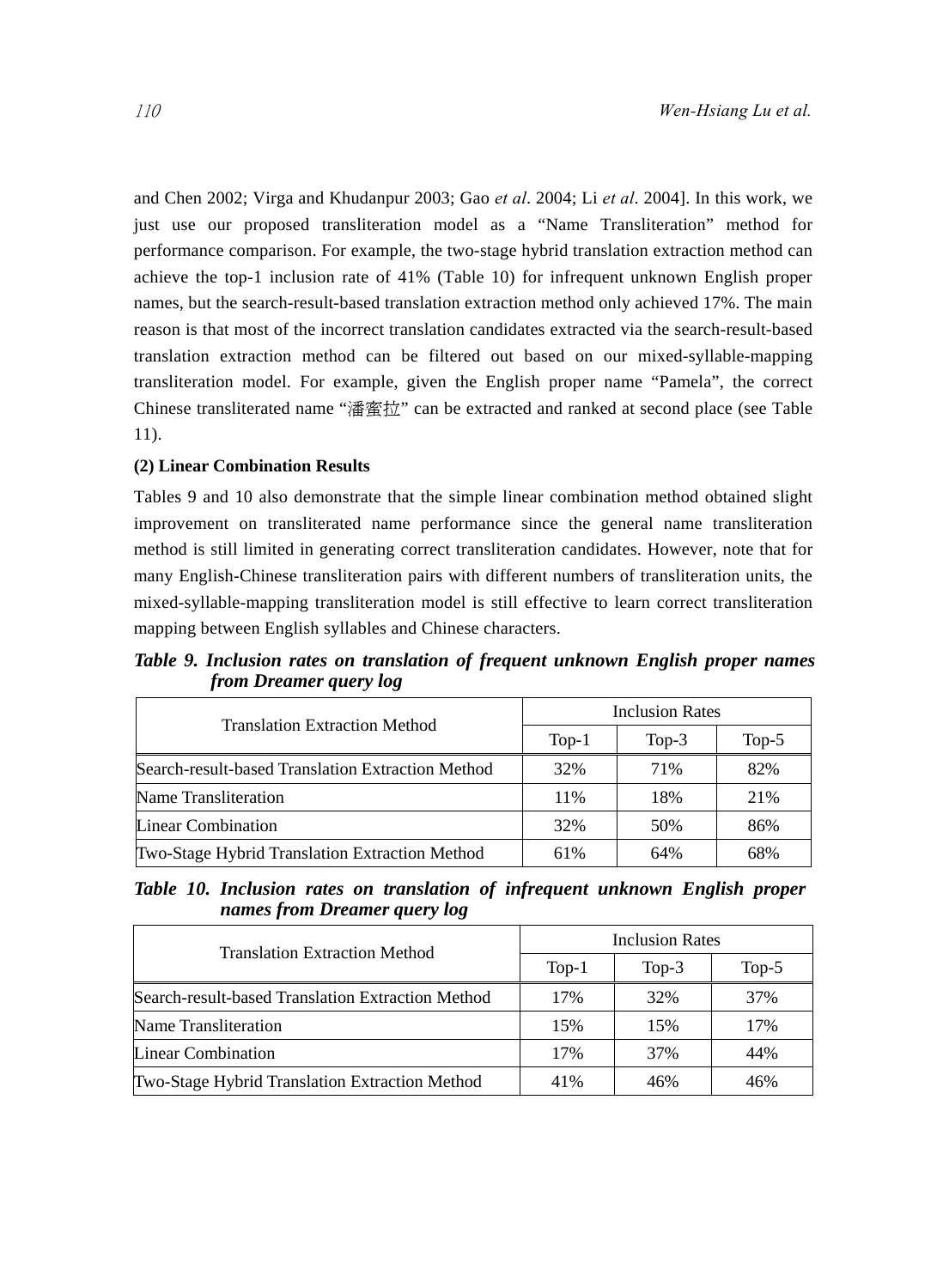#### *Infrequent Unknown Abbreviations and Proper Names*

## *Table 11. Effective results of translation extraction using the two-stage hybrid translation extraction method (underlined terms indicate correct translation)*

| Test<br>Query | <b>Translation Extraction Method</b>              | Top 5 Translation<br>Candidates |
|---------------|---------------------------------------------------|---------------------------------|
|               | Search-result-based Translation Extraction Method | 最後發表, 發表文章,<br>派米拉路, 發表, 討論區    |
| Pamela        | Name Transliteration                              | 帕麥拉,帕亞拉,帕雲拉,<br>帕麥斯, 柏麥拉        |
|               | Linear Combination                                | 最後發表, 發表文章,<br>帕麥拉, 派米拉路, 發表    |
|               | Two-Stage Hybrid Translation Extraction Method    | 彭美拉,潘蜜拉,派米拉<br>路, 安德森, 尤德夫人     |

#### **3.2.2 Translation Extraction Results for Chinese Proper Names**

**Test data:** Two test sets of unknown Chinese proper names are prepared, including:

- FP-Dreamer-C: 28 frequent unknown Chinese proper names are obtained from the transliterated terms of the frequent unknown English proper name set FP-Dreamer-E (described in Section 3.2.1). (The partial test data is listed in the Appendix).
- y IP-Dreamer-C: 41 infrequent unknown Chinese proper names are obtained from the transliterated terms of the infrequent unknown English proper name set IP-Dreamer-E (described in Section 3.2.1). (The partial test data is listed in the Appendix).

## **(1) Two-Stage Hybrid Translation Extraction Method vs. Search-Result-based Term Translation Extraction Method**

Table 12 shows that our two-stage hybrid translation extraction method obtains the top-1 inclusion rate of 64%. Surprisingly, it performs worse than the search-result-based translation extraction method at 70%. This means that our candidate filtering method based on our trained Web-based transliteration model is unable to improve the performance of extracting translations for frequent unknown Chinese proper names in Web queries. We will investigate the possible reasons in the following discussion. However, for the test set of infrequent unknown Chinese proper names, the two-stage hybrid translation extraction method made effective improvements compared with the search-result-based translation extraction method (Table 13). For example, the two-stage hybrid translation extraction method can achieve the top-1 inclusion rate of 46% for infrequent unknown Chinese proper names, whereas the search-result-based translation extraction method only achieved 27%. It shows that most of the incorrect translation candidates extracted via the search-result-based translation extraction method can be filtered out using our mixed-syllable-mapping transliteration model. For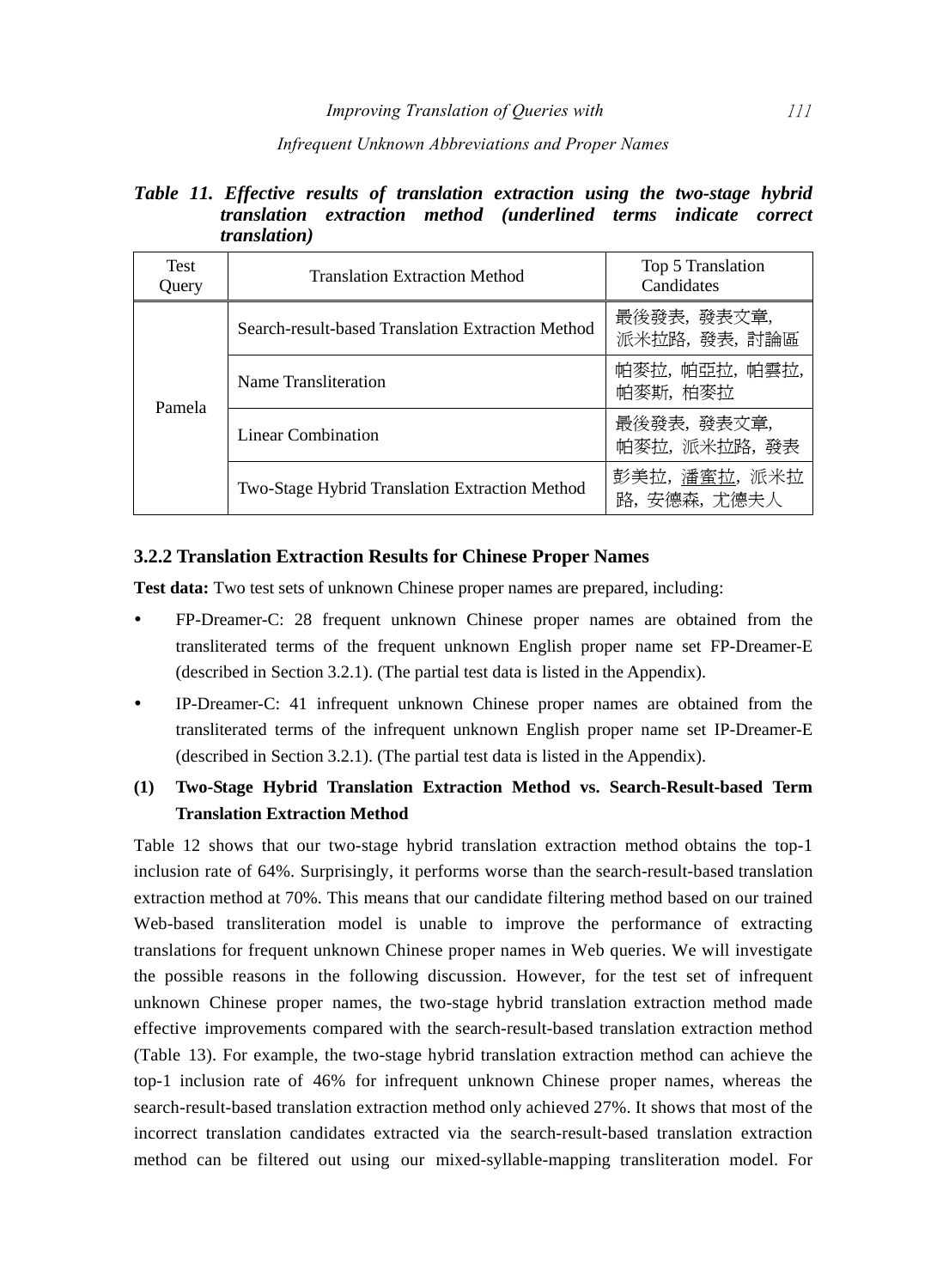example, given the Chinese transliterated name "艾立克", its correct English original name "Eric" can be extracted and ranked at first place (Table 14).

*Table 12. Inclusion rates on translation of frequent unknown Chinese proper names from Dreamer query log* 

| <b>Translation Extraction Method</b>              | Inclusion rates |          |          |  |
|---------------------------------------------------|-----------------|----------|----------|--|
|                                                   | $Top-1$         | Top- $3$ | Top- $5$ |  |
| Search-result-based Translation Extraction Method | 71%             | 89%      | 93%      |  |
| Name Transliteration                              | 14%             | 21%      | 25%      |  |
| Linear Combination                                | 71%             | 82%      | 86%      |  |
| Two-Stage Hybrid Translation Extraction Method    | 64%             | 71%      | 75%      |  |

*Table 13. Inclusion rates on translation of infrequent unknown Chinese proper names from Dreamer query log* 

| <b>Translation Extraction Method</b>                  | Inclusion rates |         |          |  |
|-------------------------------------------------------|-----------------|---------|----------|--|
|                                                       | $Top-1$         | $Top-3$ | Top- $5$ |  |
| Search-result-based Translation Extraction Method     | 27%             | 44%     | 51%      |  |
| Name Transliteration                                  | 12%             | 22%     | 22%      |  |
| <b>Linear Combination</b>                             | 27%             | 47%     | 57%      |  |
| <b>Two-Stage Hybrid Translation Extraction Method</b> | 46%             | 51%     | 51%      |  |

*Table 14. Effective results of translation extraction using the two-stage hybrid translation extraction method (underlined terms indicate correct translation)* 

| <b>Test</b><br>Query | <b>Translation Extraction Method</b>              | Top 5 Translation<br>Candidates                                           |
|----------------------|---------------------------------------------------|---------------------------------------------------------------------------|
| 艾立克                  | Search-result-based Translation Extraction Method | Blog, Doll Edward, card,<br>ebay, Eric Benet                              |
|                      | Name Transliteration                              | Elic, Eddoc, Alic, Addoc,<br>Eric                                         |
|                      | Linear Combination                                | Blog, Doll Edward, Elic,<br>card, ebay                                    |
|                      | Two-Stage Hybrid Translation Extraction Method    | Eric, Alex, Eric idle,<br>Clapton Eric, Eric Clapton<br>Tears, KKBox Eric |

#### **(2) Discussion**

According to our further analyses of the results shown in Tables 12 and 13, we obtain the following interesting findings.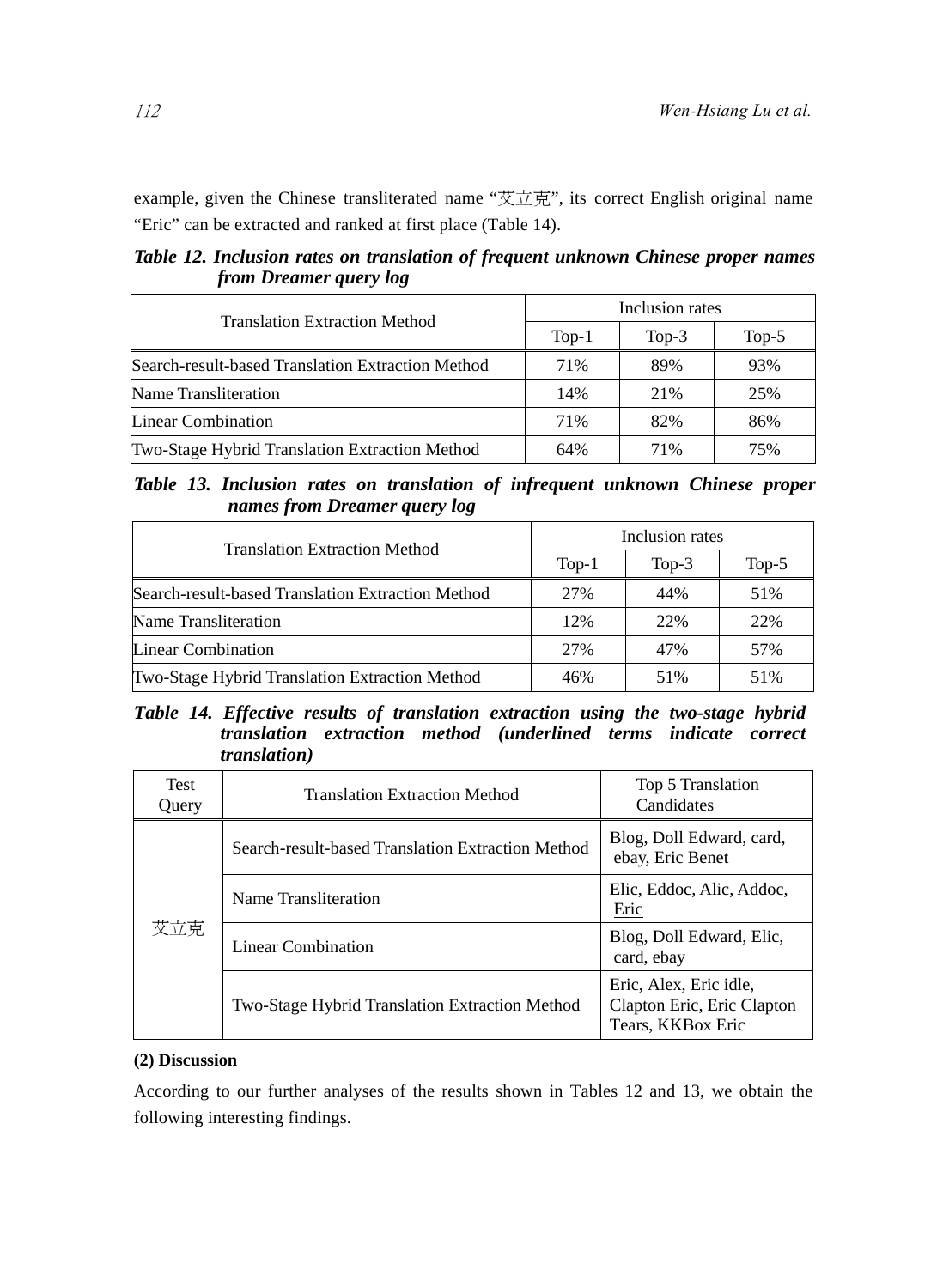- Our test set FP-Dreamer-C (frequent unknown Chinese transliterated terms) contains a number of company names, e.g., "銳跑" (Reebok) and "新浪" (Sina). In fact, these Chinese characters like "銳", "跑", and "浪" are rarely used as transliterated characters in general cases. Thus, these characters are certainly difficult to be matched with those possibly correct ETUs since they have never appeared in the training data of our collected English-Chinese transliterated name pairs from search-result pages.
- The probabilities of some correct transliteration mapping between Chinese characters and English ETUs are lower than those of incorrect transliteration mapping trained from incorrect or partial matching transliteration pairs. However, our training data of about 10k potential transliterated name pairs extracted via our Web-based unsupervised learning algorithm should contain a number of incorrect transliteration mapping pairs and still be insufficient to build a good-quality transliteration model.
- The search-result-based term translation extraction method perform well for the test set of frequent unknown Chinese proper names while our two-stage hybrid translation extraction method is effective in improving the translation performance for infrequent unknown Chinese proper names. Therefore, we consider adding the information of term occurrence frequency in the query log into the process of unknown term translation. For a query with frequent Chinese proper names in the query log, we can use the previous search-result-based term translation extraction method to translate it. On the other hand, for queries with infrequent Chinese transliterated terms, we can use the proposed two-stage hybrid translation extraction method to translate them.

However, utilizing Web search results to translate unknown terms would lead to only partial representative candidates, which are the most popular ones. Therefore, we should continuously collect much more English-Chinese transliterated name pairs for training a better transliteration model in the future, and at the same time improve the techniques of extracting and filtering English name candidates to further collect larger amounts of correct transliterated name pairs for building a high quality transliteration model. In addition, there are still a number of cases which are difficult to be dealt with by using the simple mixed-syllable-mapping transliteration model and need to be further improved in the future.

## **4. Related Work**

In previous works on identifying full names of abbreviations, AFP (Acronym Finding Program) [Taghva and Gilbreth 1995] used free texts to find English abbreviations and their full names. Park and Byrd [2001] used contextual information around abbreviations to extract potential full name candidates based on their pre-defined rules. However, these methods might suffer from the problem of insufficient texts. Our proposed method exploiting search results can extract English full names for abbreviations in various domains, and then effectively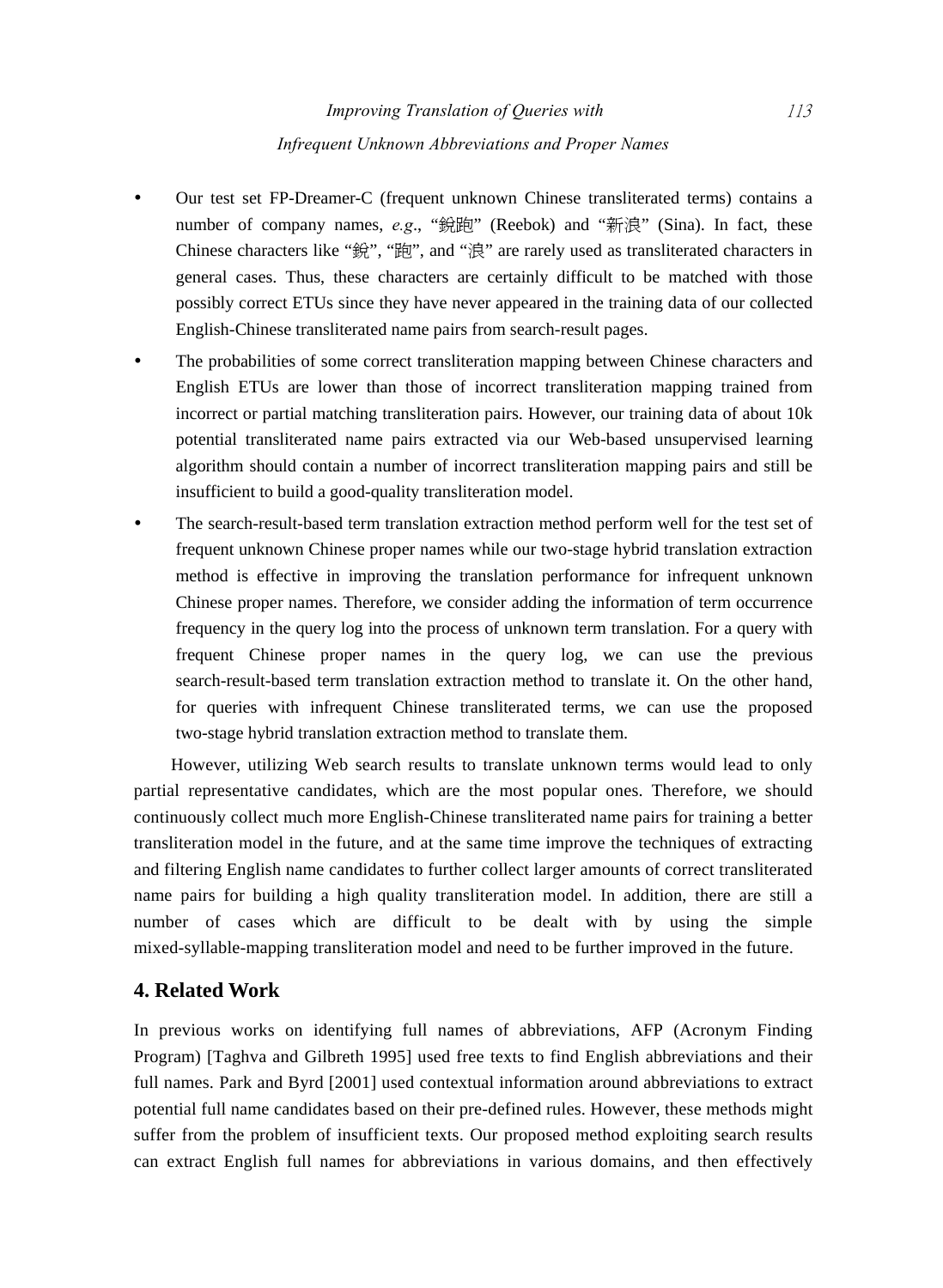extract correct Chinese translations via their full names.

Also, Leah *et al*. [2000] tried to find full name candidates from a small number of Web pages, and they used lots of syntax rules to select full name candidates of English acronyms. Instead of using many syntax rules, we propose an adaptive co-occurrence model to select the best full name candidates based on the co-occurrence relation and the integration of several augmenting and decaying factors.

For name transliteration between Latin-alphabet languages and some Asian languages with different writing forms, such as English and Chinese, researchers have proposed phoneme-based mapping techniques [Knight and Graehl 1998; Lin and Chen 2002; Meng *et al*. 2001]. Lin *et al*. [2003] proposed a statistical transliteration model and apply the model to extract English proper names and their Chinese transliterated names in a parallel corpus with high average precision and recall rates. However, Li *et al*. [2004] pointed out that the transliteration precision of the phoneme-based approaches could be limited by two main constraints. First, Latin-alphabet foreign names from different origins have different phonic rules, such as French and English. Second, transforming English words to Chinese characters will need two steps: transforming from phonemic representation to Chinese Pinyin and from Pinyin to Chinese characters. Two cascaded transforming steps may cause double errors. To avoid this problem, we propose a Web-based mixed-syllable-mapping transliteration model for dealing with online English-Chinese name transliteration based on the concept of direct orthographic mapping.

Both Cheng *et al*. [2004] and Zhang and Vines [2004] have exploited language-mixed search-result pages for extracting translations of frequent unknown queries. Moreover, Huang *et al.* [2005] takes advantage of cross-language query expansion to retrieve more relevant search-result pages and then extract translations by combining with phonetic, semantic and frequency-distance features. However, these methods haven't solved the problems of translation extraction for infrequent unknown abbreviations and proper names. Currently, our search-result-based methods presented in this paper can effectively mitigate such kinds of translation problems.

## **5. Conclusions**

In this paper we presented two new search-result-based methods to extract unknown term translation based on the previous method proposed by Cheng *et al*., including the search-result-based abbreviation translation extraction method and the two-stage hybrid translation extraction method. Our experimental results demonstrate the effectiveness of improving translation extraction for infrequent unknown abbreviations and proper names. Additionally, our proposed adaptive co-occurrence model is effective in aiding the process of selecting the correct full name candidates for the best abbreviated terms. However, currently,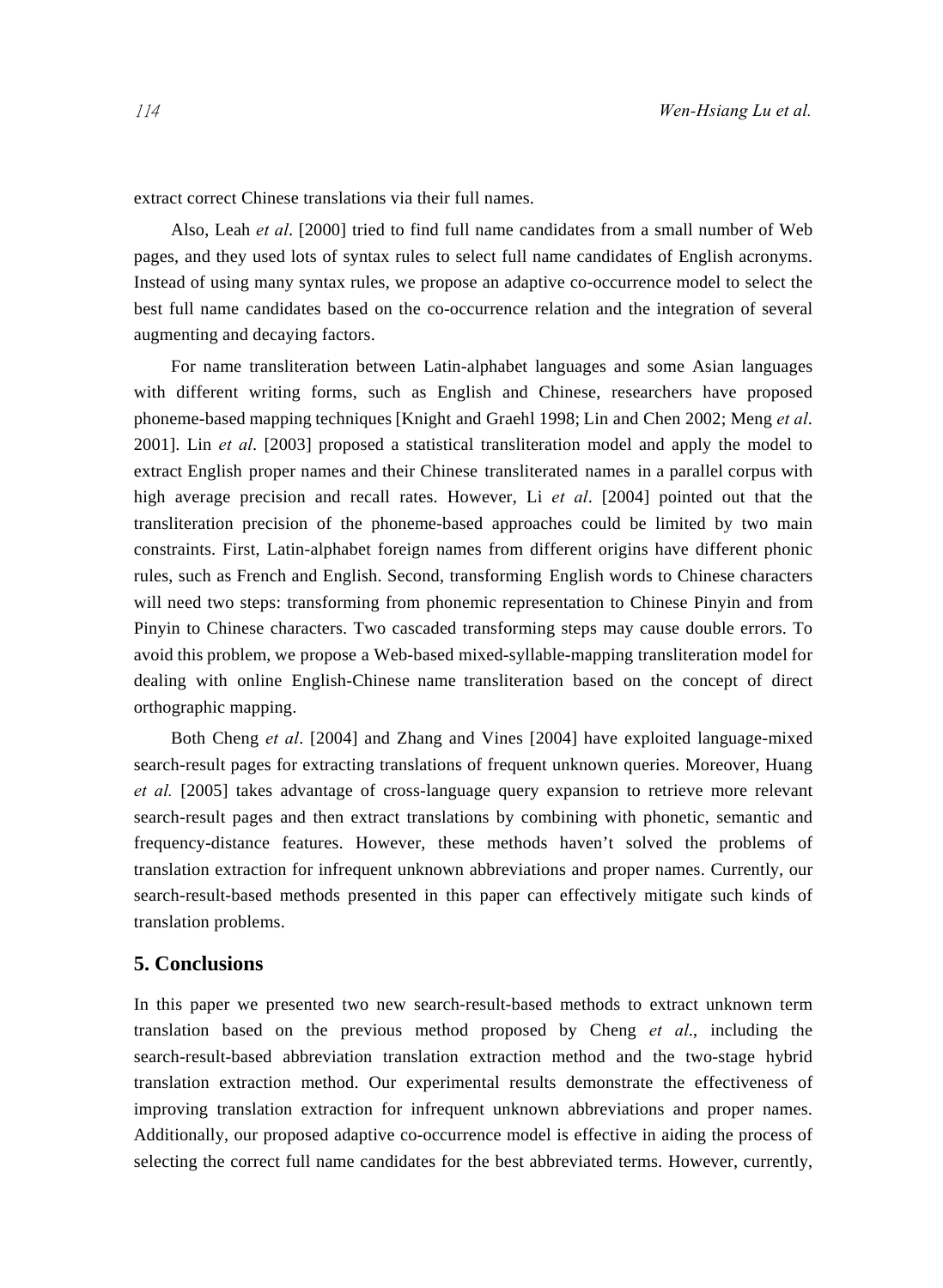the search-result-based abbreviation translation extraction method can perform well in the first stage of extracting the full names of those test abbreviated terms but can hardly extract correct translations via the extracted full names in the second stage. In the future, we are investigating to integrate the cross-language query expansion techniques proposed by Huang *et al*. into our search-result-based abbreviation translation extraction method.

As for the two-stage hybrid translation extraction method, we will continuously collect larger amounts of English-Chinese transliterated name pairs via our proposed Web-based unsupervised learning algorithm to build a more reliable transliteration model. In the future, referring to the methods proposed by both Lam *et al*. [2004] and Huang *et al*. [2005], we will extend our method by involving both semantic and phonetic information and expect that it can be more robust in extracting translations of unknown proper names.

## **References**

- Ballesteros, L. and W. B. Croft, "Phrasal Translation and Query Expansion Techniques for Cross-Language Information Retrieval," In *Proc. of 20th International ACM SIGIR Conference on Research and Development in Information Retrieval*, 1997, Philadelphia, USA, pp. 84-91.
- Brown, P. F., S. A. D. Pietra, V. D. J. Pietra and R. L. Mercer, "The Mathematics of Machine Translation," *Computational Linguistics*, 19(2), 1993, pp. 263-312.
- Cao, Y.-B. and H. Li, "Base noun phrase translation using Web data and the EM algorithm," In *Proc. of COLING*, 2002, Taipei, Taiwan, pp. 127-133.
- Cheng, P.-J., J.-W. Teng, R.-C. Chen, J.-H. Wang, W.-H. Lu, L.-F. Chien, "Translating unknown queries with web corpora for cross-language information retrieval," In *Proc. of 27th International ACM SIGIR Conference on Research and Development in Information Retrieval*, 2004, The University of Sheffield, UK, pp. 146-153.
- Davis, M. W. and W. C. Ogden, "Free Resources and Advanced Alignment for Cross-Language Text Retrieval," In *Proc. of the Sixth Text Retrieval Conference* (*TREC 6*), 1998, Gaithersburg, Maryland, pp. 385-394.
- Fung, P. and L.-Y. Yee, "An IR approach for translating new words from nonparallel, comparable texts," In *Proc. of 36th Annual Meeting of the Association for Computational Linguistics*, 1998, Montreal, Quebec, Canada, pp. 414-420.
- Hull, D. A. and G. Grefenstette, "Querying across Languages: A Dictionary-based Approach to Multilingual Information Retrieval," In *Proc. of 19th International ACM SIGIR Conference on Research and Development in Information Retrieval*, 1996, Zurich, Switzerland, pp. 49-57.
- Gao, W., K.-F. Wong and W. Lam, "Phoneme-based Transliteration of Foreign Name for OOV Problem" In *Proc. of the first International Joint Conference on Natural Language Processing* (*IJCNLP*), 2004, Hainan Island, China, pp. 274-381.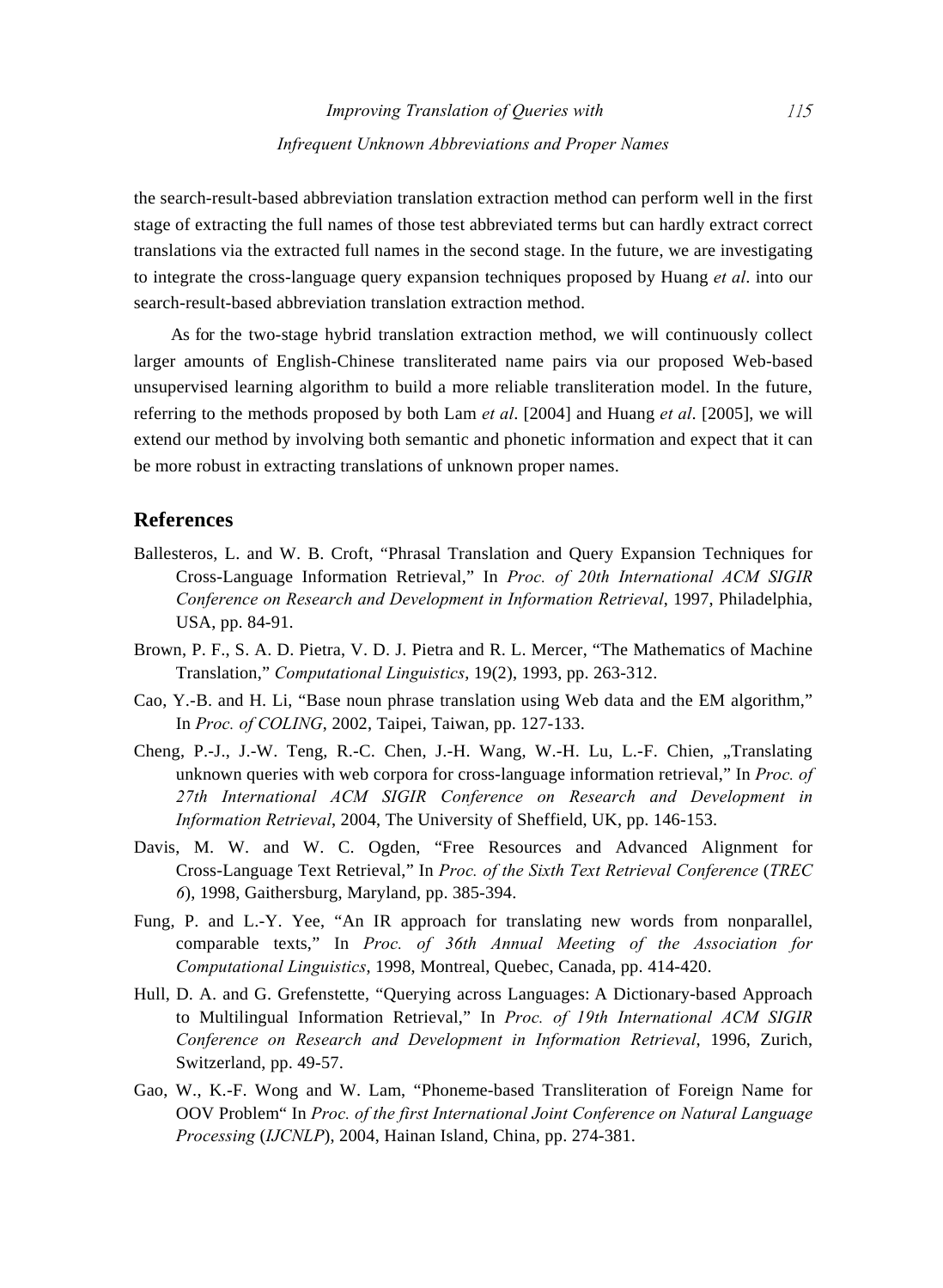- Huang, F., Y. Zhang and S. Vogel, "Mining Key Phrase Translations from Web Corpora," In *Proc. of HLT-EMNLP*, 2005, Vancouver, B.C., Canada, pp. 483-490.
- Kilgarriff, A. and G. Grefenstette, "Introduction to the special issue on the web as corpus," *Computational Linguistics*, 29(3), 2003, pp. 333-348.
- Knight, K. and J. Graehl, "Machine Transliteration," *Computational Linguistics* 24(4), 1998, pp. 599-612.
- Lam, W., R. Huang, P.-S. Cheung, "Learning phonetic similarity for matching named entity translations and mining new translations," In *Proc. of 27th International ACM SIGIR Conference on Research and Development in Information Retrieval*, 2004, The University of Sheffield, UK, pp. 281-288.
- Leah, L., P. Ogilvie, A. Price, and B. Tamilio, "Acrophile: An Automated Acronym Extractor and Server," In *Proc. of the 5th ACM Digital Libraries Conference*, 2000, San Antonio, TX, pp. 205-214.
- Li, H., M. Zhang and J. Su, "A Joint Source-Channel Model for Machine Transliteration," In *Proc. of 42th Annual Meeting of the Association for Computational Linguistics*, 2004, Forum Convention Centre, Barcelona, pp. 160-167.
- Lin, T., C.-C. Wu, J.-S. Chang, "Word-Transliteration Alignment," In *Proc. of ROCLING XV*, 2003, Hsinchu, Taiwan, pp. 1-16.
- Lin, W.-H. and H.-H. Chen, "Backward machine transliteration by learning phonetic similarity," In *Proc. of CONLL*, 2002, Taipei, Taiwan, pp. 139-145.
- Lu, W.-H., L.-F., Chien, H.-J. Lee, "Translation of Web Queries using Anchor Text Mining," *ACM Transactions on Asian Language Information Processing*, 1(2), 2002, pp. 159-172.
- Ma, W.-Y. and K.-J. Chen, "A Bottom-up Merging Algorithm for Chinese Unknown Word Extraction," In *Proc. of ACL workshop on Chinese Language Processing*, 2003, pp. 31-38.
- Melamed, I. D., "Models of translational equivalence among words," *Computational Linguistics*, 26(2), 2000, pp. 221-249.
- Meng, H., W.-K. Lo, B. Chen and K. Tang, "Generate Phonetic Cognates to Handle Name Entities in English-Chinese Cross-Language Spoken Document Retrieval," In *Proc. of Automatic Speech Recognition and Understanding Workshop* (ASRU), 2001, Italy, pp. 311-314.
- Nie, J.-Y., P. Isabelle, M. Simard, and R. Durand, "Cross-language Information Retrieval Based on Parallel Texts and Automatic Mining of Parallel Texts from the Web," In *Proc. of 22th International ACM SIGIR Conference on Research and Development in Information Retrieval*, 1999, University of California, Berkeley, pp. 74-81..
- Park, Y. and R. J. Byrd, "Hybrid text mining for finding abbreviations and their definitions," In *Proc. of Conference on Empirical Methods in Natural Language Processing*  (*EMNLP*), 2001, pp. 126-133.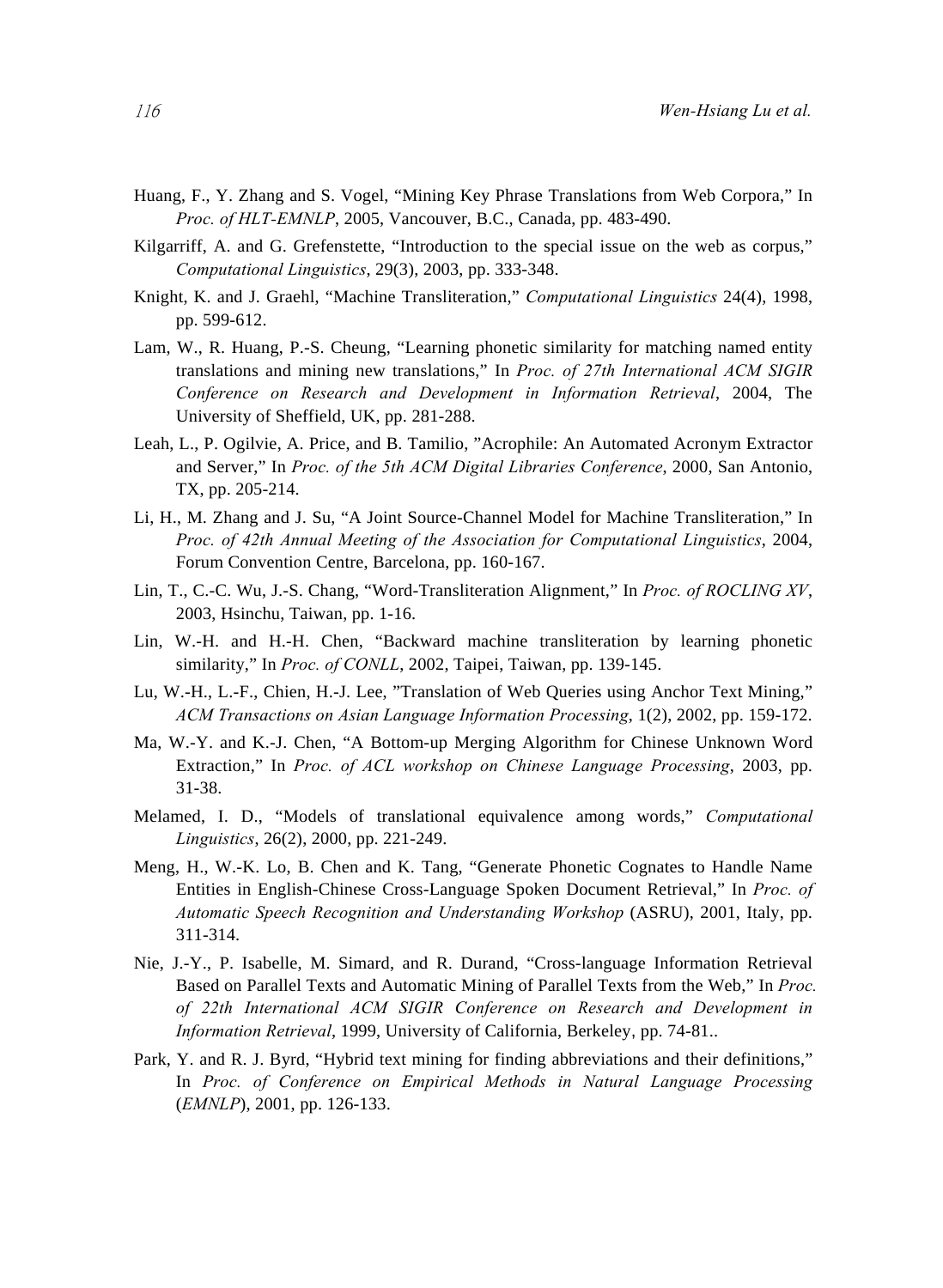- Rapp, R., "Automatic identification of word translations from unrelated English and German corpora," In *Proc. of 37th Annual Meeting of the Association for Computational Linguistics*, 1999, College Park, Maryland, USA, pp. 519-526.
- Resnik, P., "Mining the Web for Bilingual Text," In *Proceedings of the 37th Annual Meeting of the Association for Computational Linguistic*,*.*1999, College Park, Maryland, USA, pp. 527-534.
- Smadja, F., K. McKeown, and V. Hatzivassiloglou, "Translating collocations for bilingual lexicons: a statistical approach," *Computational Linguistics*, 22(1), 1996, pp. 1-38.
- Taghva, K. and J. Gilbreth, "Recognizing Acronyms and their Definitions. Technical Report 95-03," *ISRI* (*Information Science Research Institute*), *UNLV*, June, 1995.
- Virga, P. and S. Khudanpur, "Transliteration of Proper Names in Cross-Lingual Information Retrieval," *ACL 2003 workshop MLNER*.
- Wan, S. and C. M. Verspoor, "Automatic English-Chinese name transliteration for development of multilingual resources," In *Proc. of 36th Annual Meeting of the Association for Computational Linguistics*, 1998, Montreal, Quebec, Canada, pp. 1352-1357.
- Xiao, J., J. Liu and T.-S. Chua, " Extracting pronunciation-translated names from Chinese texts using bootstrapping approach," In Proc. of *the 1st SIGHAN workshop on Chinese Language Processing*, 2002, Taipei, Taiwan, pp. 1-6.
- Yang, C. C. and K. W. Li, "Automatic Construction of English/Chinese Parallel Corpora, " *Journal of the American society for Information Science and Technology*, 54(8), 2003, pp. 730-742.
- Zhang, Y. and P. Vines, "Using the web for automated translation extraction in cross-language information retrieval," In *Proc. of 27th International ACM SIGIR Conference on Research and Development in Information Retrieval*, 2004, The University of Sheffield, UK, pp. 162-169.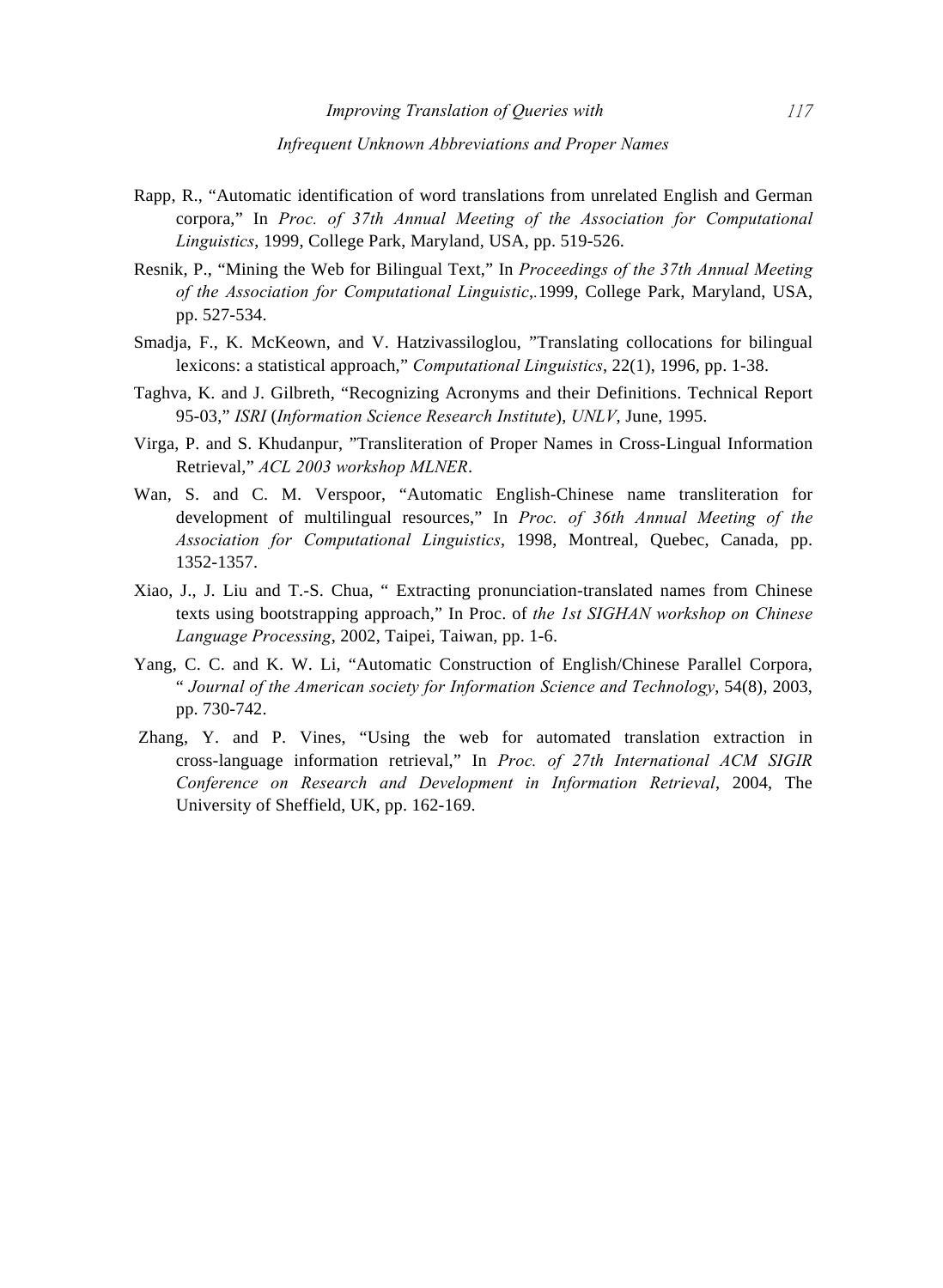# **Appendix**

# **Partial English abbreviation test data**

(National Taiwan University)

| FA-Dreamer-E                                  | IA-Dreamer-E                          | FA-Wiki-E                                    | RA-Wiki-E    |  |  |  |  |
|-----------------------------------------------|---------------------------------------|----------------------------------------------|--------------|--|--|--|--|
| <b>EDI</b>                                    | <b>ADSM</b>                           | <b>ACM</b>                                   | <b>NFL</b>   |  |  |  |  |
| <b>ERP</b>                                    | <b>AMIA</b>                           | <b>AMD</b>                                   | <b>ABS</b>   |  |  |  |  |
| <b>FMEA</b>                                   | <b>ALSA</b>                           | <b>AOL</b>                                   | <b>ACARS</b> |  |  |  |  |
| <b>TSMC</b>                                   | <b>ATN</b>                            | <b>BBS</b>                                   | AGP          |  |  |  |  |
| <b>VLSI</b>                                   | <b>BFI</b>                            | CAD                                          | <b>ALTE</b>  |  |  |  |  |
| <b>OTC</b>                                    | <b>BGP</b>                            | <b>CDMA</b>                                  | <b>BBS</b>   |  |  |  |  |
| <b>VSAT</b>                                   | <b>CGS</b>                            | <b>CEO</b>                                   | <b>CICS</b>  |  |  |  |  |
| AIT                                           | <b>BSI</b>                            | <b>CMMI</b>                                  | <b>DOM</b>   |  |  |  |  |
| <b>CPR</b>                                    | <b>CGMH</b>                           | CS                                           | <b>DSP</b>   |  |  |  |  |
| <b>Partial Chinese abbreviation test data</b> |                                       |                                              |              |  |  |  |  |
|                                               | FA-Dreamer-C                          | IA-Dreamer-C                                 |              |  |  |  |  |
|                                               | 台銀                                    | 中影                                           |              |  |  |  |  |
|                                               | (Bank of Taiwan)                      | (Central Motion Pictures Company)            |              |  |  |  |  |
|                                               | 日亞航                                   | 中選會                                          |              |  |  |  |  |
|                                               | (Japan Asia Airways)                  | (Central Election Commission)                |              |  |  |  |  |
|                                               | 中信銀                                   | 智財權                                          |              |  |  |  |  |
|                                               | (Chinatrust Commercial Bank)          | (Intellectual Property Right)                |              |  |  |  |  |
|                                               | 勞保                                    | 台啤                                           |              |  |  |  |  |
|                                               | (Labor Insurance)                     | (Taiwan Beer)                                |              |  |  |  |  |
|                                               | 證交稅                                   | 國衛院                                          |              |  |  |  |  |
|                                               | (Securities Exchange Transaction Tax) | (National Health Research Institutes)        |              |  |  |  |  |
|                                               | 竹科                                    | 央銀                                           |              |  |  |  |  |
|                                               | (Hsinchu Science Park)                | (Central Bank)                               |              |  |  |  |  |
|                                               | 華航                                    | 兒福                                           |              |  |  |  |  |
|                                               | (China Airlines)                      | (Child Welfare)                              |              |  |  |  |  |
|                                               | 中研院                                   | 國台辦                                          |              |  |  |  |  |
|                                               | (Academia Sinica)                     | (Taiwan Affairs Office of the State Council) |              |  |  |  |  |
|                                               | 台大                                    | 客服                                           |              |  |  |  |  |

(Customer Service)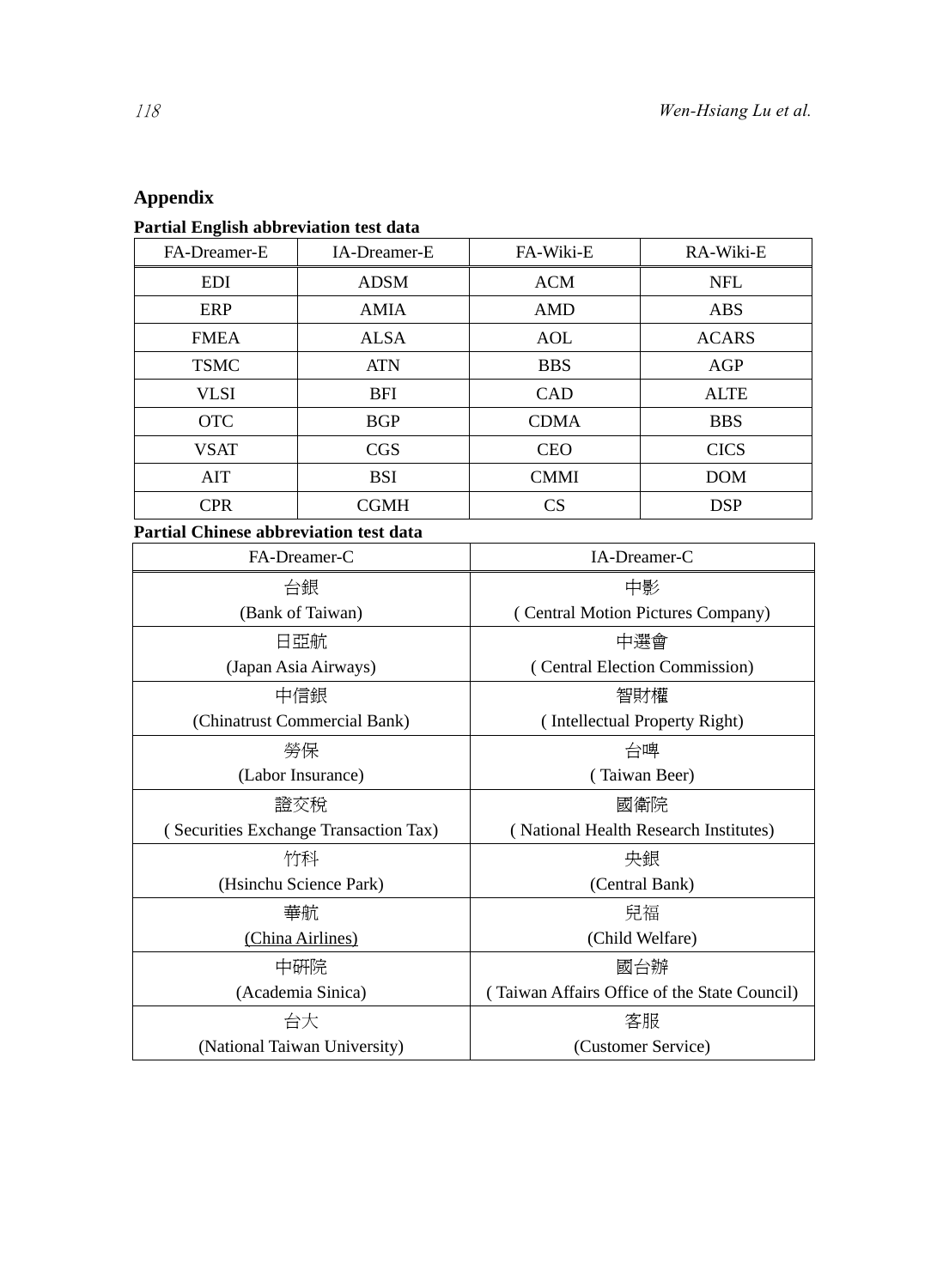# *Infrequent Unknown Abbreviations and Proper Names*

| FP-Dreamer-E | IP-Dreamer-E   | FP-Dreamer-C | IP-Dreamer-C     |
|--------------|----------------|--------------|------------------|
|              | Athena         | 法拉利          | 雅典娜              |
| Alex         |                | (Ferrari)    | (Athena)         |
|              | Austin         | 古奇           | 奧斯汀              |
| Benz         |                | (Gucci)      | (Austen)         |
|              | Kournikova     | 辛吉斯          | 庫妮可娃             |
| <b>Betty</b> |                | (Hingis)     | (Kournikova)     |
| Bosch        | Bond           | 義大利          | 龐德               |
|              |                | (Italy)      | (Bond)           |
| Calvin Klein | <b>Brandy</b>  | 肯尼           | 布蘭蒂              |
|              |                | (Kenny)      | (Brandy)         |
| Ferrari      | Charles        | 托福           | 查爾斯              |
|              |                | (Tofel)      | (Charles)        |
| Gucci        | David Robinson | 泰迪           | 大衛羅賓森            |
|              |                | (Teddy)      | (David Robinson) |
|              | Damon          | 茱蒂           | 達蒙               |
| Hingis       |                | $($ Judy $)$ | (Damon)          |
|              | Duncan         | 迪士尼          | 鄧肯               |
| Italy        |                | (Disney)     | (Duncan)         |

## **Partial English and Chinese transliteration test data**